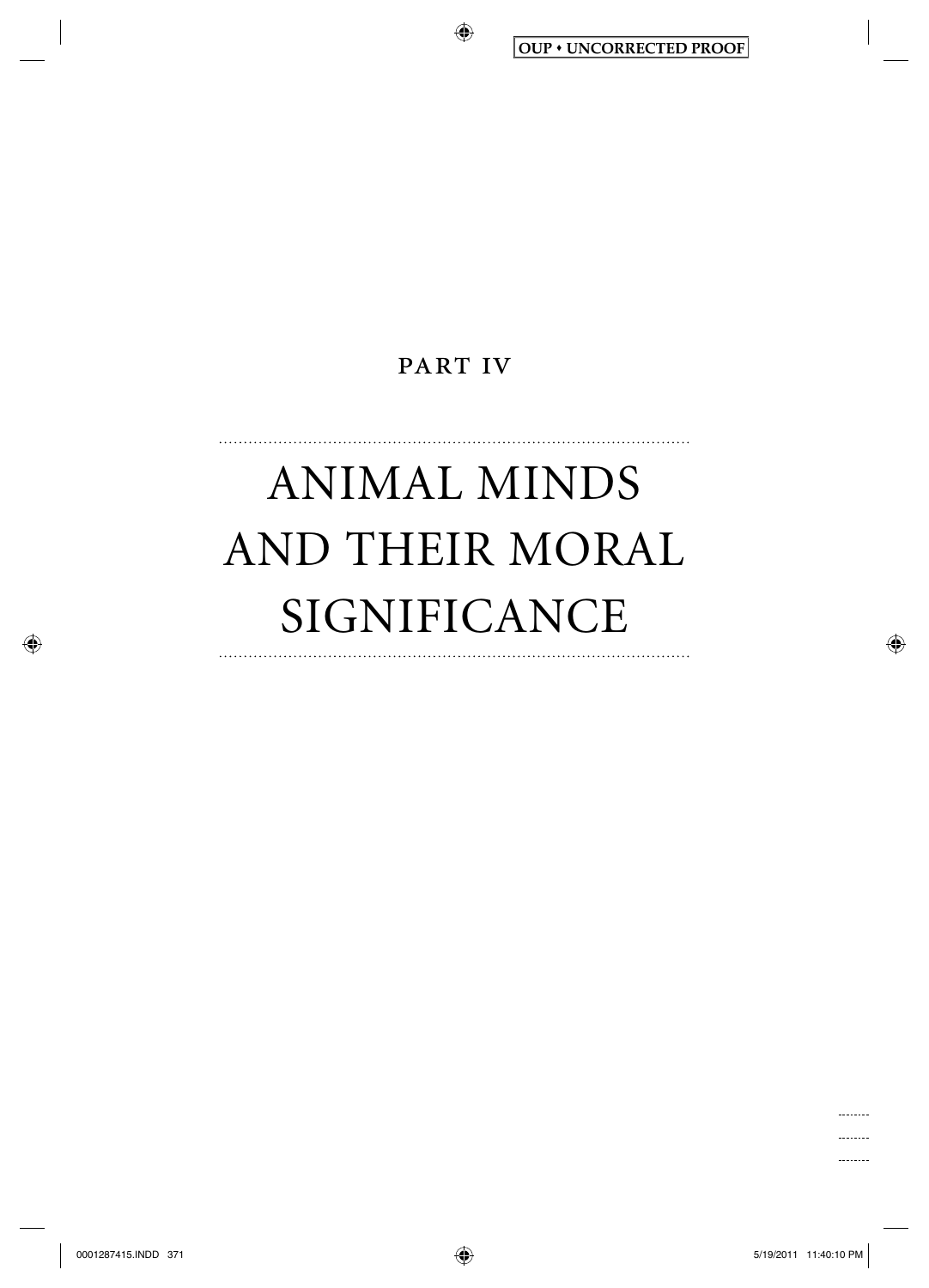

 $\overline{\phantom{a}}$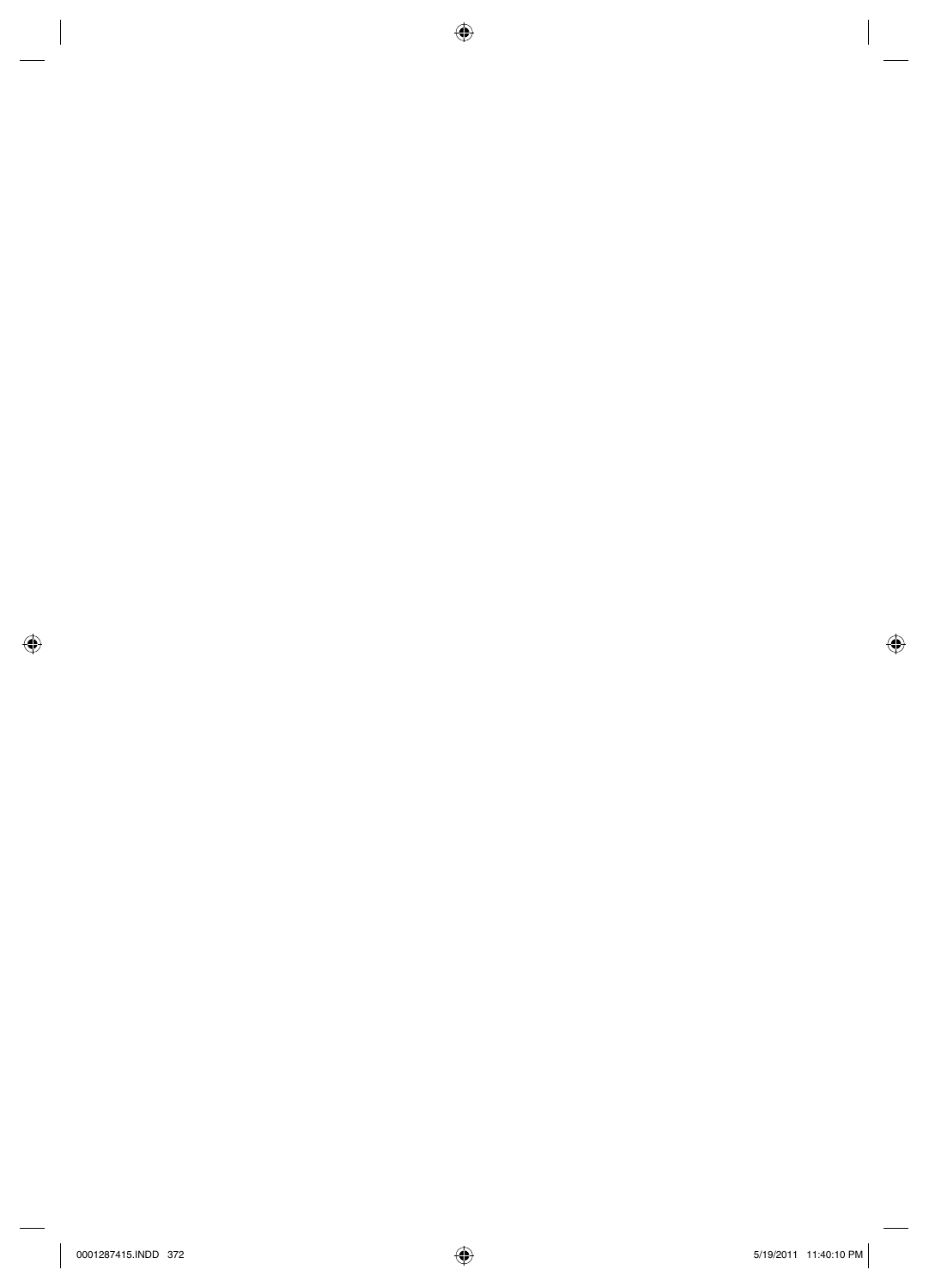OUP . UNCORRECTED PROOF

### CHAPTER 13

♠

# **ANIMAL MENTALITY: ITS CHARACTER, EXTENT, AND MORAL SIGNIFICANCE**

## PETER CARRUTHERS

Do animals possess *moral standing*? That is to say, are they deserving of our sympathy and concern, and do they possess moral rights, in their own right? This chapter will claim that such questions should receive negative answers. The first four sections will argue that the pains and sufferings of almost all animals (including many insects and crustaceans) are of the right sort to make them possible objects of sympathy, figuring within a mind whose basic structure is similar to our own. In this case, utilitarian ethical theories will have a hard time denying that all such creatures have standing, thereby adding to the problems that such theories face. The remaining five sections will argue from a contractualist perspective that all humans, but probably no animals, possess moral standing. This conclusion, too, is admittedly counterintuitive, but some of the sting will be drawn from it by acknowledging that we can nevertheless have indirect duties toward animals.

 Although humans are, of course, a kind of animal, when I speak of animals in this chapter, I should be understood as referring to nonhuman animals only. This is merely for ease of expression, and should not be taken as a commitment to any sort of "Cartesian divide" between ourselves and members of other species. On the contrary, I believe firmly in the evolutionary and cognitive continuities between humans and other animals.

⊕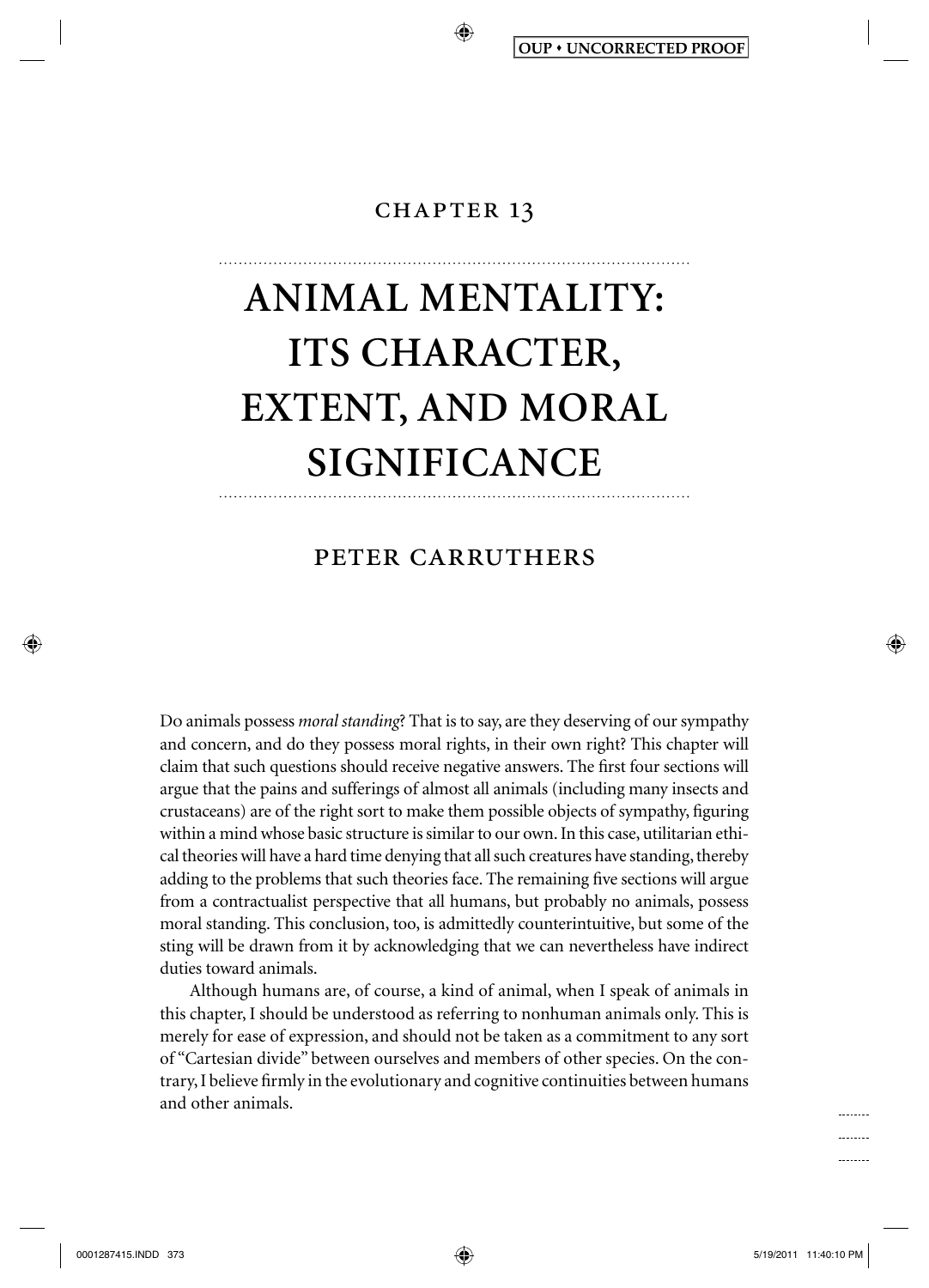## **1. Do Animals Have Conscious Experiences?**

♠

 There are a variety of different uses of the term "conscious," many of which are surely applicable to at least some animals. All animals spend time awake, for example, and are therefore conscious as opposed to unconscious during these periods. However, one usage has seemed especially pertinent to the question of the moral standing of animals. This is so-called *phenomenal* consciousness, which is the property that perceptions and bodily sensations possess when there is something that it is *like* for a creature to undergo those events, or when the events in question possess a subjective *feel* . For on the one hand, it can seem very plausible that only creatures whose pains are phenomenally conscious—and which thereby *feel like* something—truly suffer, and are worthy of sympathy and moral concern. But on the other hand, there are theories of phenomenal consciousness that probably imply that few if any animals besides humans are phenomenally conscious.<sup>1</sup> I shall discuss the latter first, before turning in section 2 to consider the implications of such theories for the moral standing of animals.

 Most philosophical theories of phenomenal consciousness belong to one of two broad classes, either first-order<sup>2</sup> or higher-order.<sup>3</sup> First-order theories maintain that phenomenally conscious states possess a distinctive kind of representational content (analog, perhaps, or nonconceptual) as well as occupying a distinctive sort of functional role (such as being *poised* to have an impact on the belief-forming and decision-making processes of the creature in question). They are described as "firstorder" because all of the mental states appealed to in the account (perceptions, beliefs, and so forth) are representations of properties of the world or body. Such theories probably entail that phenomenal consciousness is widespread in the animal kingdom. For as we will see in section 3 , the evidence suggests that even navigating insects like bees and wasps have perceptual states located within the right sort of first-order cognitive architecture. Higher-order theories likewise agree that phenomenally conscious states possess a distinctive sort of content, but they claim that these states must be ones *of which the subject is aware* . It is by being aware of our perceptual states that they acquire their subjective dimension or "feel," on this sort of account. Higher-order theories are so called because they crucially appeal to representations of other mental states (namely the mental states that are thereby rendered phenomenally conscious).

 What higher-order theories, as such, should claim about the distribution of phenomenal consciousness in the animal kingdom isn't entirely straightforward, since they come in significantly different varieties. Some say that the higher-order states in question are themselves nonconceptual in character, resulting from perception-like *monitoring* of our own mental states.<sup>4</sup> Others claim that they are fully conceptual *thoughts* about our current perceptual states.<sup>5</sup> One might naturally think that higher-order *perceptions* could be found in creatures that are as yet incapable of higher-order *thought* , in which case the largely negative evidence of any

⊕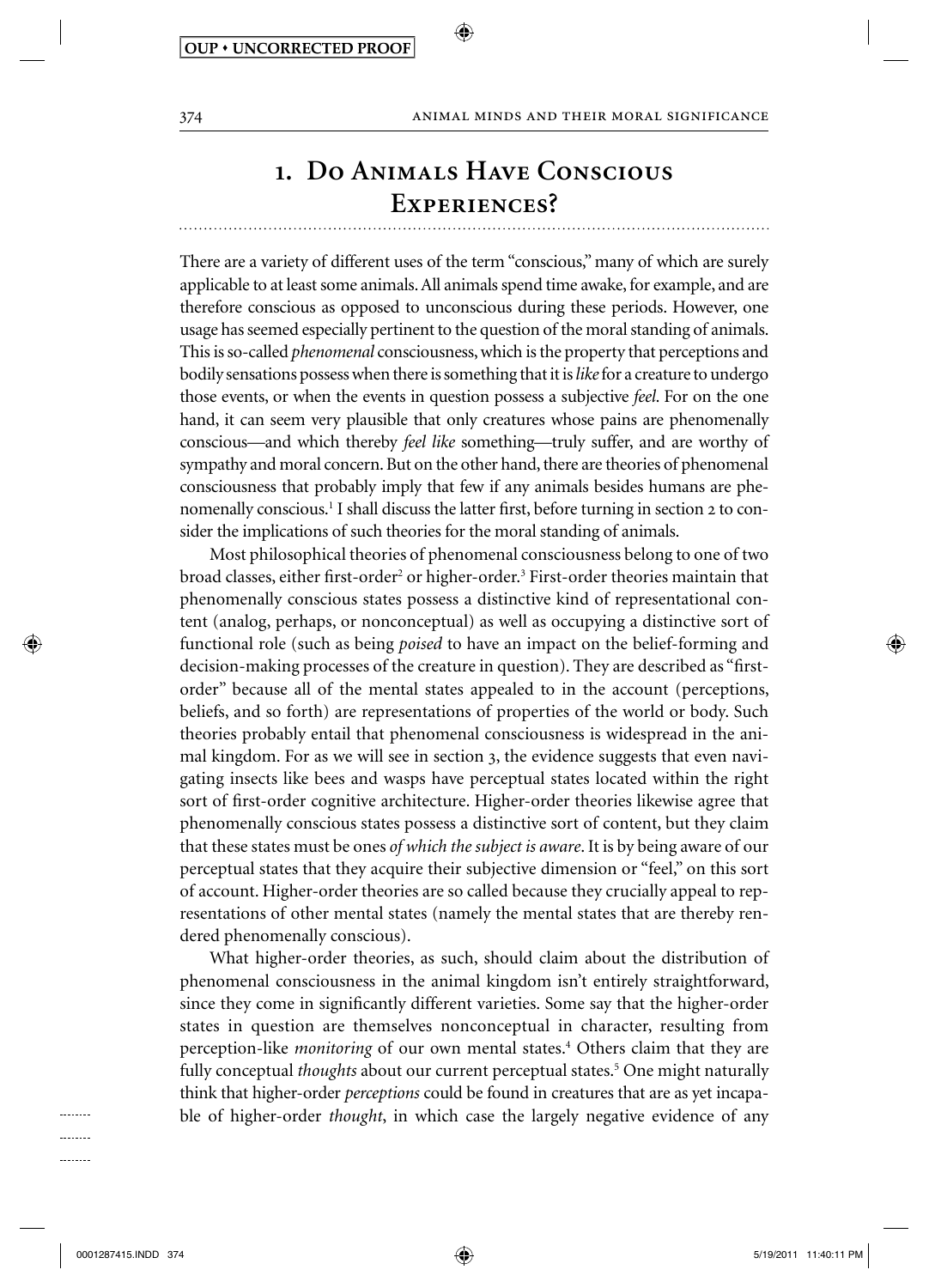capacity for the latter in most other animal species might grossly underestimate the extent of higher-order representations in the animal kingdom. However, I have argued elsewhere that this natural thought is likely false, because there would be no need for a creature to evolve a capacity to monitor its own mental states unless it were also capable of entertaining thoughts about those states.<sup>6</sup>

♠

 If we suppose that this latter claim is correct, then the prospect of widespread phenomenal consciousness among animals appears quite bleak, from a higher-order perspective. Admittedly, the evidence suggests that humans are by no means unique in possessing some mental state concepts and higher-order thoughts. For monkeys and apes appear to possess simple forms of mindreading ability, and can ascribe perceptual and knowledge states (but not beliefs and appearances) to other agents.<sup>7</sup> But there is no convincing evidence that these animals are capable of applying mental-state concepts to themselves in the sort of way that would be required for phenomenal consciousness, according to higher-order theories of the latter. While some comparative psychologists have claimed to find evidence of capacities for self-directed higher-order thoughts in monkeys and chimpanzees,<sup>8</sup> my own view is that the data admit of simpler explanations.<sup>9</sup> And although it is easy to be tempted by the Cartesian idea that introspective (higher-order) access to our own mental states is a necessary precursor for attributing such states to others,<sup>10</sup> such a view is by no means mandatory and faces significant difficulties.<sup>11</sup> Indeed, from an evolutionary perspective the main pressure toward developing a capacity for higher-order thought is likely to derive from the third-person uses of such thoughts in forms of social competition and cooperation.<sup>12</sup>

 Although these issues are still highly controversial, it is worth exploring the implications for ethics if it should turn out that phenomenally conscious states are restricted to human beings (and perhaps also to members of some closely related species). Would it follow that sympathy for the pains and apparent sufferings of other creatures is inappropriate? It is natural to think so, because if animals aren't phenomenally conscious, then their mental lives are all "dark on the inside." If their perceptual states (including their pains) lack phenomenal properties, then their pains won't be *like* anything for them to undergo and will lack any subjective "feel." Indeed, their pains would have the same sort of status as the perceptual states of so-called "blindsight" patients.<sup>13</sup> In that case, it would seem that animals would be beyond the pale of possible sympathy (or so I once claimed). 14 Section 2 will argue that these temptations should be resisted, however.

## **2. Does Consciousness Matter?**

 I shall argue that the question whether or not a creature's pain is phenomenally conscious should be irrelevant to the question whether that pain is a possible—or *appropriate* —object of sympathy and concern. 15 Whether we are *required* to be

⊕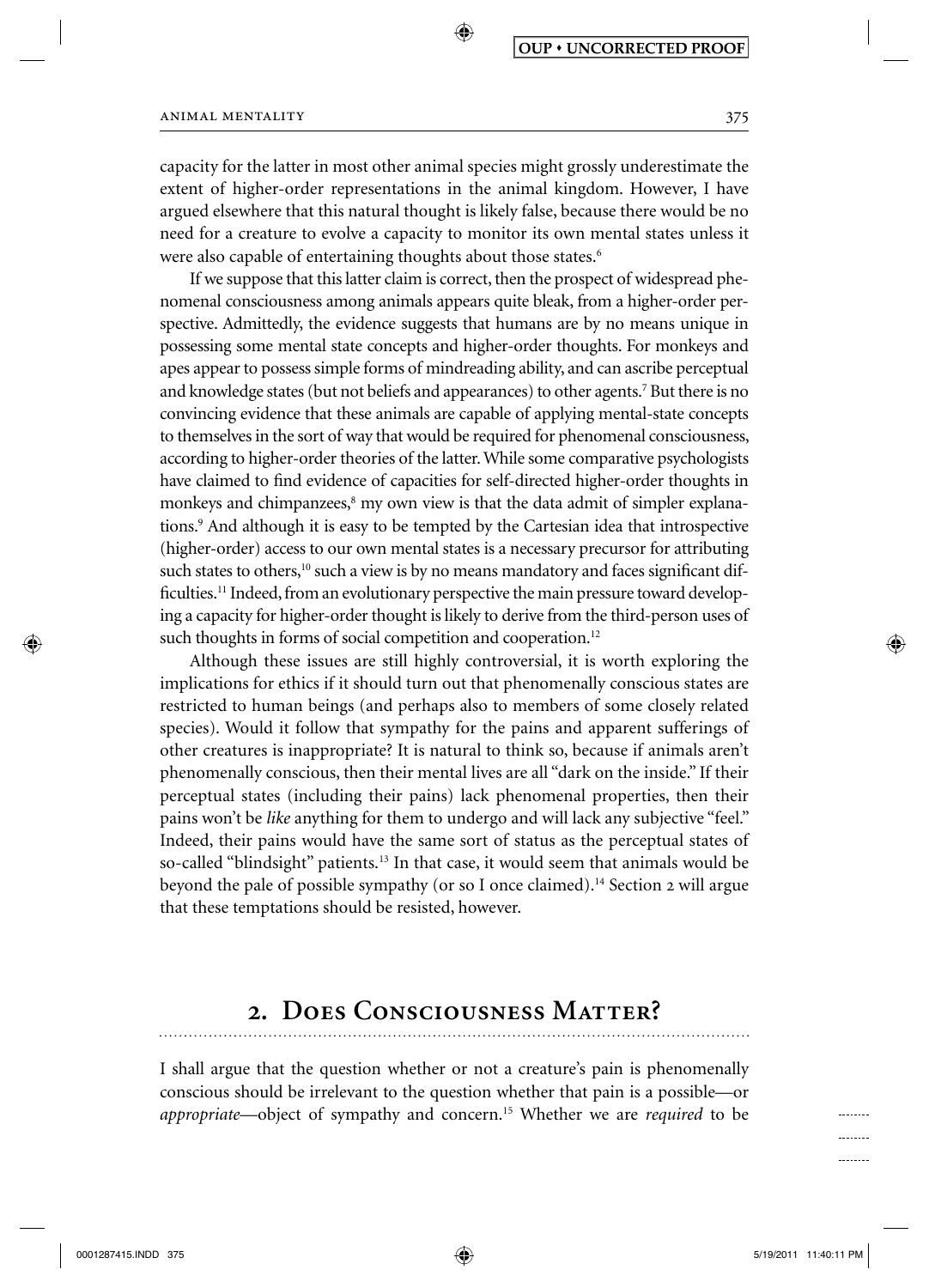concerned about animal pain is another matter, and is a topic for ethical theory to pronounce on. (See the discussion that follows in later sections of this chapter.)

♠

To fix ideas, let us suppose that some version of higher-order monitoring account of phenomenal consciousness is correct. (Nothing substantive turns on this assumption. Similar points can be made with respect to other higher-order approaches.) If this is so, then phenomenally conscious experiences of pain will have a dual aspect. One is objective, or body-representing, while the other gives the experience its subjective feel. On the one hand, there will be a first-order representation of a state of the body (normally involving cellular damage of some sort). This can be thought of as a perceptual representation of a secondary quality of the body, much as first-order visual perceptions represent secondary qualities of external objects such as colors. However, in addition, this representation will be monitored to produce a higher-order awareness that one is experiencing pain. It is this that is responsible for the subjective, *feely* , qualities of the state, according to the higher-order theorist.

 We can now ask which of these two aspects of our pain experiences makes those pains *awful* (in the sense of being bad or unwelcome from the perspective of the subject). The answer is that it is the first-order representation of a state of the body rather than our higher-order awareness of the representing event. Imagine a case where you have just been stung between the toes by a bee while walking barefoot through the grass, and you are experiencing intense pain. The focus of your concern—and what it is that you want to cease—is surely the event that is represented as occurring in your foot. A naïve subject, such as a child, might gesture toward his foot saying, "Mommy, make *that* go away" (meaning the pain represented). What the child wants to stop is *the pain* , not his experience of the pain. The content of his desire is first-order, not higher-order. It is only when one knows about analgesics and their effects that one comes to care about the *experience* of pain. For now one might say, "I don't care whether you get rid of *that* [meaning the pain represented], I want you to give me something to stop my experience of the pain."

 Many animals experience pain, of course, including invertebrates such as hermit-crabs.<sup>16</sup> They are also strongly motivated to avoid the relevant represented properties of their bodies, or to make those properties stop. (However, if a higher-order theory is correct then they aren't *aware* that they are experiencing pain, and their pains aren't phenomenally conscious.) Therefore, they have what *we* have when we find our own pains to be awful. In each case, it is the same represented first-order property of the body that is the object of the motivation of avoidance. So if sympathy is appropriate in the one case, it is also at least possible in the other.

 Admittedly, we don't know how to imagine a pain that isn't phenomenally conscious. This is because any pain that we imagine will carry with it a higher-order awareness that a representing of pain is occurring, and the imagining will therefore be a phenomenally conscious one. However, this shouldn't obscure the theoretical

⊕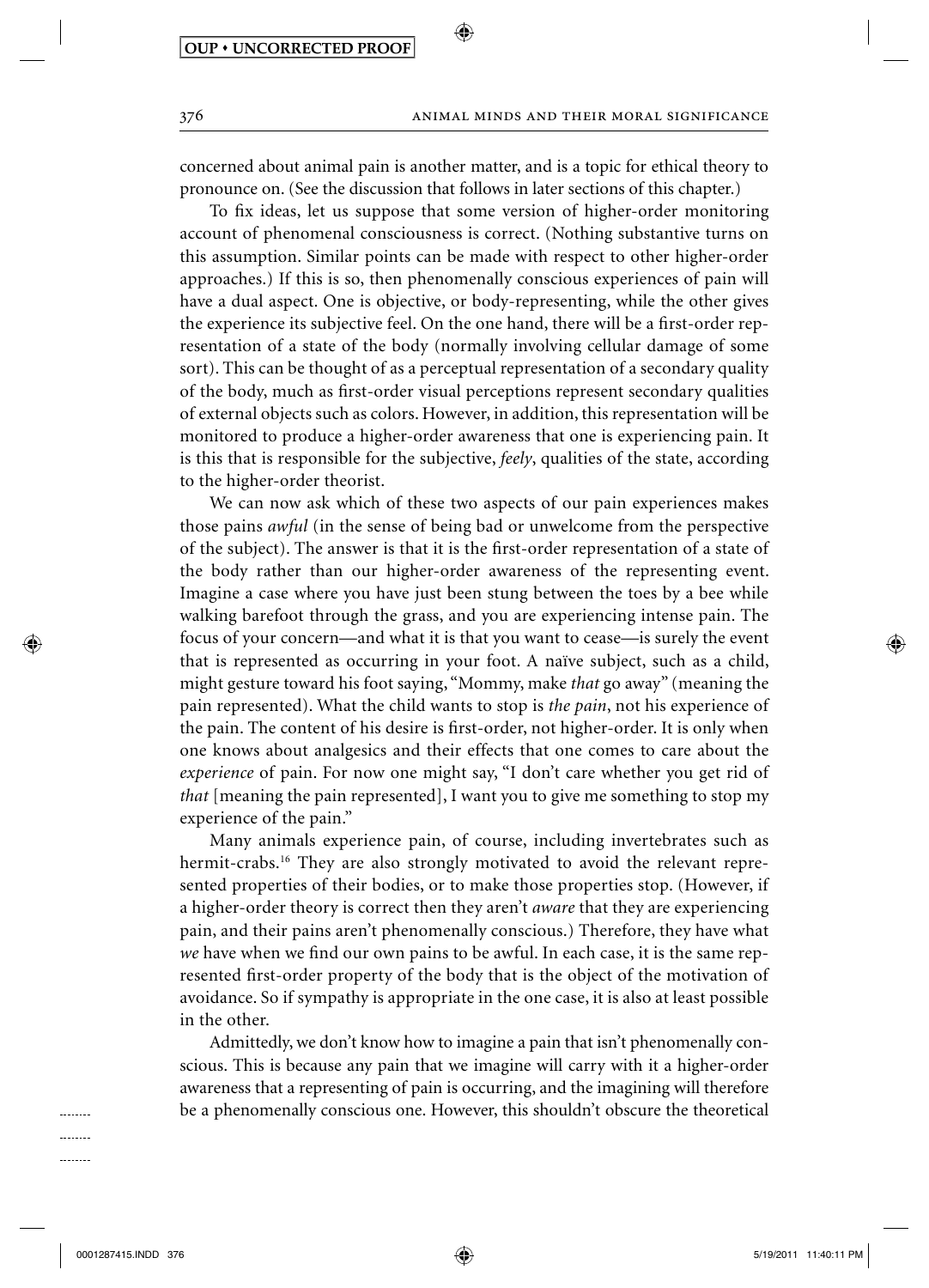point, which is that the animal has the same sort of property occurring as we do when we find our own pains to be awful. If the position sketched above is sound, then it won't actually be misleading to imagine the animal's pain as conscious. Although strictly false, if the subjective, phenomenally conscious aspect isn't what makes pain bad in our own case, then the introduction of such an aspect into our imagining of the experience of the animal shouldn't be leading us astray.

♠

 Suppose, however, that someone is unconvinced and thinks that the phenomenally conscious properties of one's pain are intrinsic to what one finds awful, in such a way that the pain would not be awful (to us) without them. Still, there remains another argument that phenomenal consciousness is irrelevant to the possibility of sympathy. For what really makes pain bad, in any case, isn't its phenomenal properties as such, but rather the fact that the state of being in pain is *unwanted* . I shall argue that even if the phenomenal properties of pain are generally intrinsic to what one finds awful and wishes to see cease, this isn't always the case. Indeed, I will suggest that it is goal frustration that is the proper object of sympathy, not pain sensations as such.

 Pain perception in mammals (at least) is underlain by two distinct nervous pathways. The so-called "new path" is fast, projects to a number of different sites in the cortex, and is responsible for pain discrimination, location, and feel. It is this pathway that gives rise (in humans) to the felt qualities of pain. The "old path," in contrast, is comparatively slow, projects to more ancient subcortical structures in the limbic system of the brain, and is responsible for pain motivation. It is this that makes one want the pain to stop. Some analgesics like morphine suppress the old path while leaving the new path fully functional. Subjects will say that their pain feels just the same to them, but that they no longer care. What they are aware of is now just a sensation. It is no longer an *awful* sensation. Such people are no longer appropriate objects of sympathy, surely. Of course one might be sympathetic for any physical damage that has occurred, because of its likely future effects on the life of the agent; but that is another matter. Not only is there no obligation on us to try to make the remaining pain sensation stop, but it seems that doing so would be morally completely neutral. Making the pain sensation stop wouldn't be doing the subject any sort of favor.

 What makes pain (or anything else) awful, then, is that it is the object of a negative desire. Phenomenal consciousness is irrelevant to its status. (Note that these points would motivate some kind of *preference* utilitarianism over any form of *hedonistic* utilitarianism in moral theory.) It would be absurd to insist that the person in our example above is undergoing something bad (at least assuming that there is no physical damage in addition to the pain sensation), despite the fact that he doesn't care. And the claim made here probably generalizes. For there are powerful arguments for thinking that what things and events count as valuable depend ultimately on our desires, values, and preferences. 17 The question that we need to ask, therefore, isn't whether animals are capable of phenomenally conscious experience, but whether they are subjects of propositional attitudes, especially desires and goals.<sup>18</sup>

⊕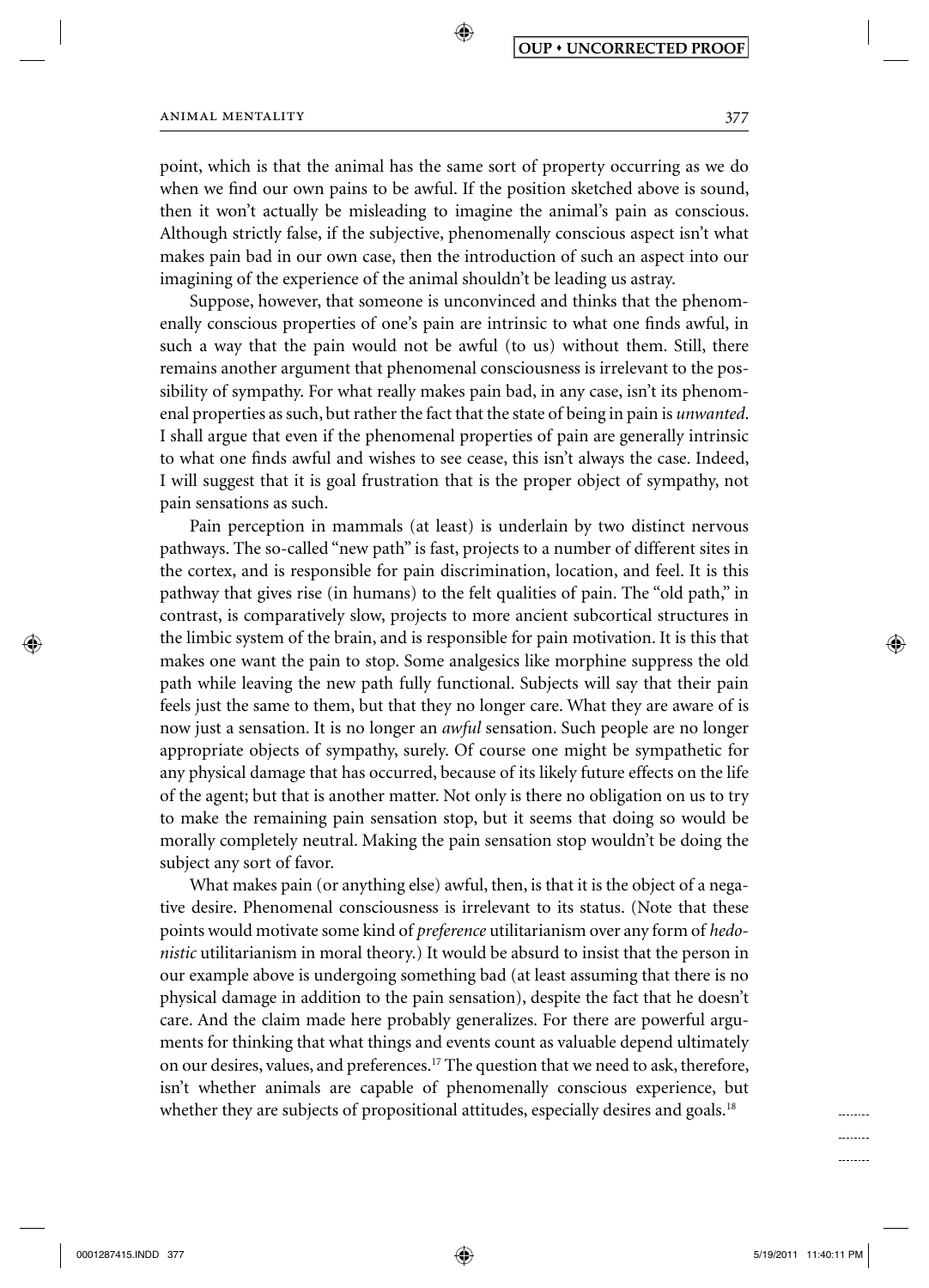

⊕

#### 378 **animal minds and their moral significance**

## **How MANY ANIMALS HAVE ATTITUDES?**

♠

 What does it take for a creature to be capable of attitude states? Some philosophers have placed conditions on genuine attitude possession that are extremely demanding, such as a capacity for consciousness,<sup>19</sup> rationality,<sup>20</sup> and/or spoken language.<sup>21</sup> Such demands seem to me quite excessive. Section 2 has already shown that the consciousness condition is irrelevant to the question whether or not sympathy for animals is appropriate. The rationality condition probably doesn't even apply to human beings, much of the time.<sup>22</sup> Moreover, the argument for claiming that language is necessary for attitude possession conflates an epistemic condition with a metaphysical one. It runs together the question of how one might *know* of the existence of a fine-grained attitude in the absence of language (such as the difference between believing that the cat is up this tree and believing that the furry animal is up the biggest tree in the yard) with the question of what it takes to *possess* such an attitude. In addition, three decades of careful work by comparative psychologists has shown us how we can make significant progress even on the epistemic question.

 Other philosophers, in contrast, have placed extremely weak conditions on attitude possession. They have claimed, for example, that is it enough that a creature's behavior should allow it to be *interpreted as* possessing beliefs and desires. 23 I shall assume that such weak claims are likewise incorrect, for two reasons. The first is that people are intuitive realists about mental states. We are therefore open to the possibility of being mistaken in our interpretations, even under ideal conditions.<sup>24</sup> The second is that our concern should be with the real mental properties that animals possess (in the sense that those properties are acceptable to science), not whether it is pragmatically useful to think of them in such terms. We therefore need to know whether there is a real, scientifically valid, distinction between the belief states and the desire states of animals (and between these and their perceptual states). We also need to be assured that these states are compositionally structured out of concepts or concept-like elements, interacting with one another in inference-like processes in virtue of their compositional structures. These are demanding conditions. Nonetheless, I shall argue that even insects can meet them.<sup>25</sup>

 The dominant position in both philosophy and psychology throughout much of the twentieth century was that animals aren't capable of genuine thought (although they can be interpreted as such, anthropomorphically). Animal behavior was believed to be the product of conditioning, resulting from learned associations among stimuli, and between stimuli and behavioral responses. Anyone espousing such a view has a ready-made reason for denying moral standing to animals, if attitude-possession is a necessary condition for such standing. But the adequacy of the account has been crumbling rapidly since at least the 1980s. Animals engage in many forms of learning that cannot be accounted for in associationist terms, and even conditioning itself is better explained by the operations of a computational rateestimation system, as I shall now briefly explain.

0001287415.INDD 378 5/19/2011 11:40:11 PM  $\bigoplus$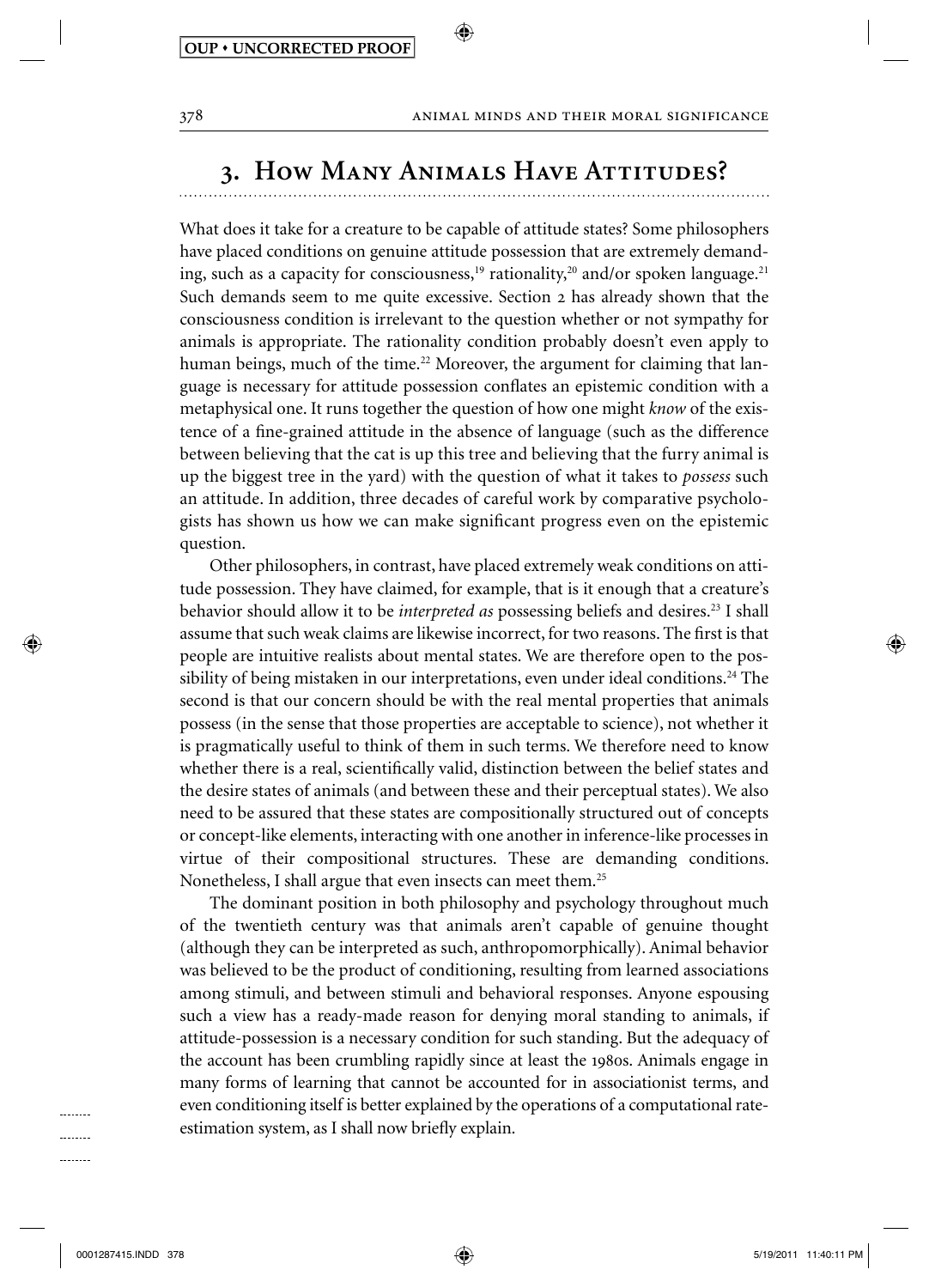Gallistel and colleagues have shown that animals in conditioning experiments who are required to respond to randomly changing rates of reward are able to track changes in the rate of reward about as closely as it is theoretically possible to do.<sup>26</sup> Thus, both pigeons and rats on a variable reward schedule from two different alcoves will match their behavior to the changing rates of reward. There is a lever in each alcove, each set on a random reward schedule of a given probability. However, these probabilities themselves change at random intervals. It turns out that the animals respond to these changes *very* rapidly, closely tracking the random variations in the immediately preceding rates. They aren't averaging over previous reinforcements, as associationist models would predict. On the contrary, the animals' performance comes very close to that of an ideal Bayesian reasoner, and the only model that can predict the animals' behavior is one that assumes that they are capable of calculating the ratio of the two most recent intervals between rewards from the two alcoves. It is therefore hard to resist the conclusion that the animals are genuinely reasoning, rather than learning by association.

♠

 Another dramatic example of nonassociationist learning has been provided by Balci and colleagues.<sup>27</sup> They tested swift and intuitive assessments of risk, using similar experiments in both humans and mice with very similar results. All subjects were set the task of capturing an object in one of two positions for a reward. (For the humans, this occurred on a computer screen. The mice had to press a bar to obtain a reward in one of two alcoves.) There were two types of trial, short latency and long latency, whose probability of occurring varied from one series of trials to the next. If the trial was a short one, the target could be captured in the left-hand position within two seconds of the stimulus onset. If the trial was a long one, the target could be captured in the right-hand position during the third second. Subjects were therefore required to estimate the optimum time to switch from the shortlatency strategy to the long-latency strategy, an estimate that depends on two factors. The first is the objective chance (set by the experimenters in each series of trials) that the interval would be either short or long. The second is the accuracy of each subject's estimate of elapsed time (which varies from individual to individual, but is normally in the region of  $\pm$ 15%). Balci and colleagues were able to compute the optimum switch time for each subject, combining both sets of probabilities. This was then compared with actual performance. Human subjects came within 98% of optimum performance, whereas the mice were at 99%. Moreover, very little learning was involved. In most series of trials, subjects were just as successful during the first tenth or the first quarter of the series as they were during the final tenth or the final quarter.

 In addition, Gallistel has demonstrated that conditioning behavior itself is best explained in rule-governed computational terms, rather than in terms of associative strengths.<sup>28</sup> He points out that there are many well-known conditioning phenomena that are extremely puzzling from an associationist perspective, but that fall out quite naturally from a computational account. To give just a single example: the number of reinforcements that are necessary for an animal to acquire an intended behavior is unaffected by mixing *un* reinforced trials into the learning process. One set of

⊕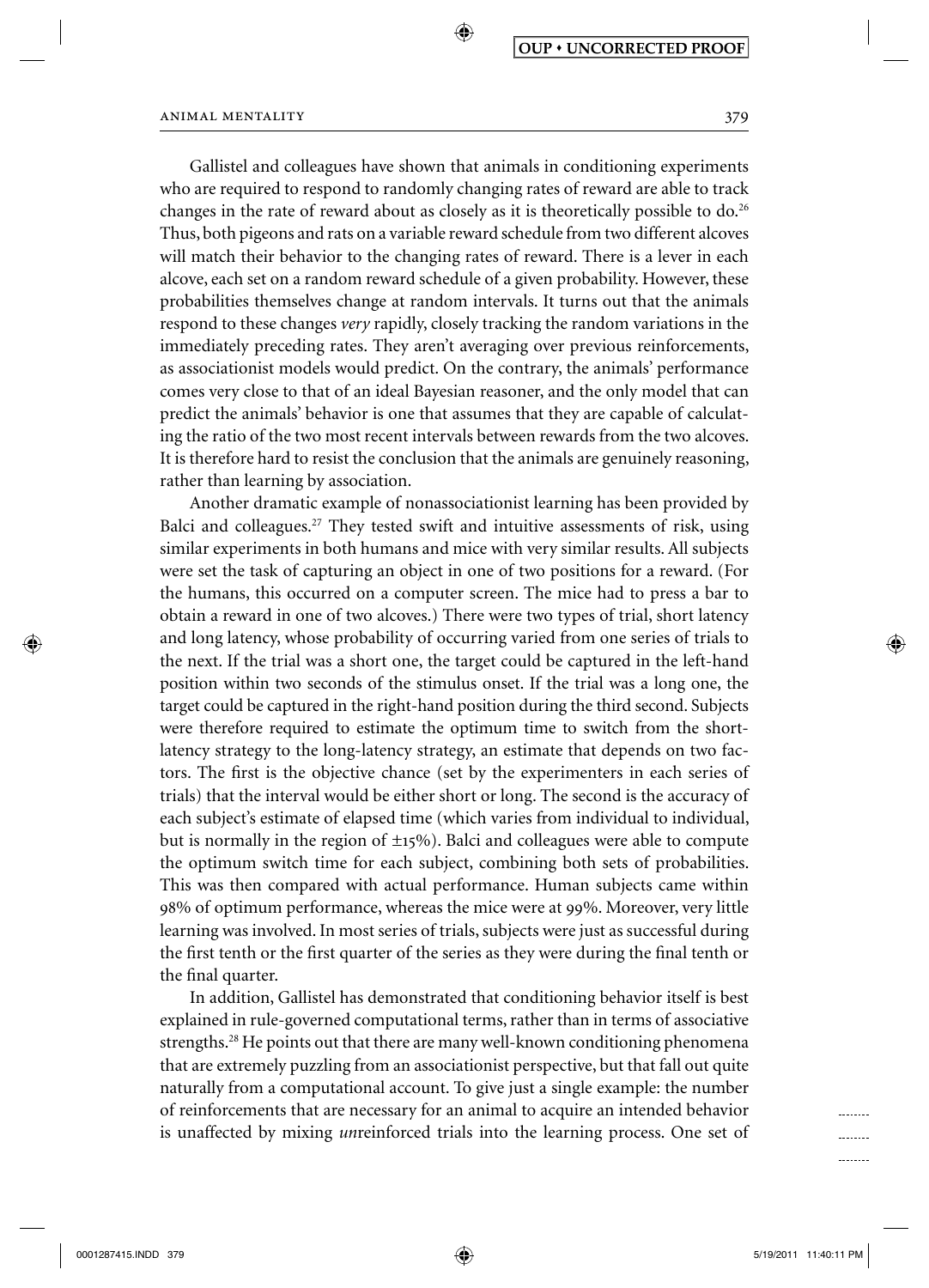⊕

#### 380 **80 ANIMAL MINDS AND THEIR MORAL SIGNIFICANCE**

animals might be trained on a 1:1 schedule: these animals receive a reward every time that they respond when the stimulus is present. But another set of animals might be trained on a 10:1 schedule: here the animals only receive a reward once in every ten trials in which they respond when the stimulus is present. It still will, on average, take both sets of animals the same number of rewarded trials to acquire the behavior. It will take the second set of animals *longer* to acquire the behavior, of course. If it takes both sets of animals forty rewarded trials to acquire the behavior, then the first set might learn it in eighty trials, whereas the second set will take eight hundred. However, the number of *reinforcements* to acquisition is the same. This is extremely puzzling from the standpoint of an associationist. One would expect that all those times when the stimulus *isn't* paired with a reward ought to weaken the association between stimulus and reward, and hence make learning the intended behavior harder. However, it doesn't, just as Gallistel's computational model predicts.

♠

 Moreover, many forms of animal learning give rise to stored informational states that can interact with a variety of different goals to guide the animal's behavior, just as can our own beliefs. To offer a single illustrative example: chimpanzees can acquire detailed information about the spatial (and other) properties of their forest environment. They use this information in the service of a variety of foraging goals (such as seeking out one sort of fruit that they can predict to be ripening rather than another), but also when patrolling their territory or launching an attack on a neighborhood troupe. Depending on their goals, they travel in a straight line to their desired location, which they can approach in this way from many different directions.<sup>29</sup> The animals are therefore engaging in a form of practical reasoning, accessing their beliefs to achieve the satisfaction of a current goal.

 Generalizing from data of the sort considered above, together with a range of other forms of evidence, we are warranted in concluding that mammals and birds, at least, share a perception/belief/desire cognitive architecture much like our own. Moreover, it should be stressed that to attribute beliefs and goals to animals is not just to give a redescription of their behavior. On the contrary, it is to ascribe real underlying states to them as the *causes* of their behavior, doing so on the basis of an inference to the best explanation. The question remains, however, how widespread minds of this sort are within the animal kingdom. I shall now briefly argue that navigating invertebrates like bees, wasps, and spiders share a similar sort of mental architecture, and are likewise capable of propositional attitudes.<sup>30</sup>

 For brevity, I shall focus on honeybees. Like many other insects, bees use a variety of navigation systems. One is dead reckoning, which involves integrating a sequence of directions of motion with the distance traveled in each direction, to produce a representation of one's current location in relation to the point of origin.<sup>31</sup> This requires that bees can learn the expected position of the sun in the sky at any given time of day, as measured by an internal clock of some sort. Another mechanism permits bees to recognize and navigate from landmarks, either distant or local.<sup>32</sup> Moreover, some researchers have shown that bees will also construct crude mental maps of their environment from which they can navigate.<sup>33</sup> (The maps have to be crude because of the poor resolution of bee eyesight. But they can still contain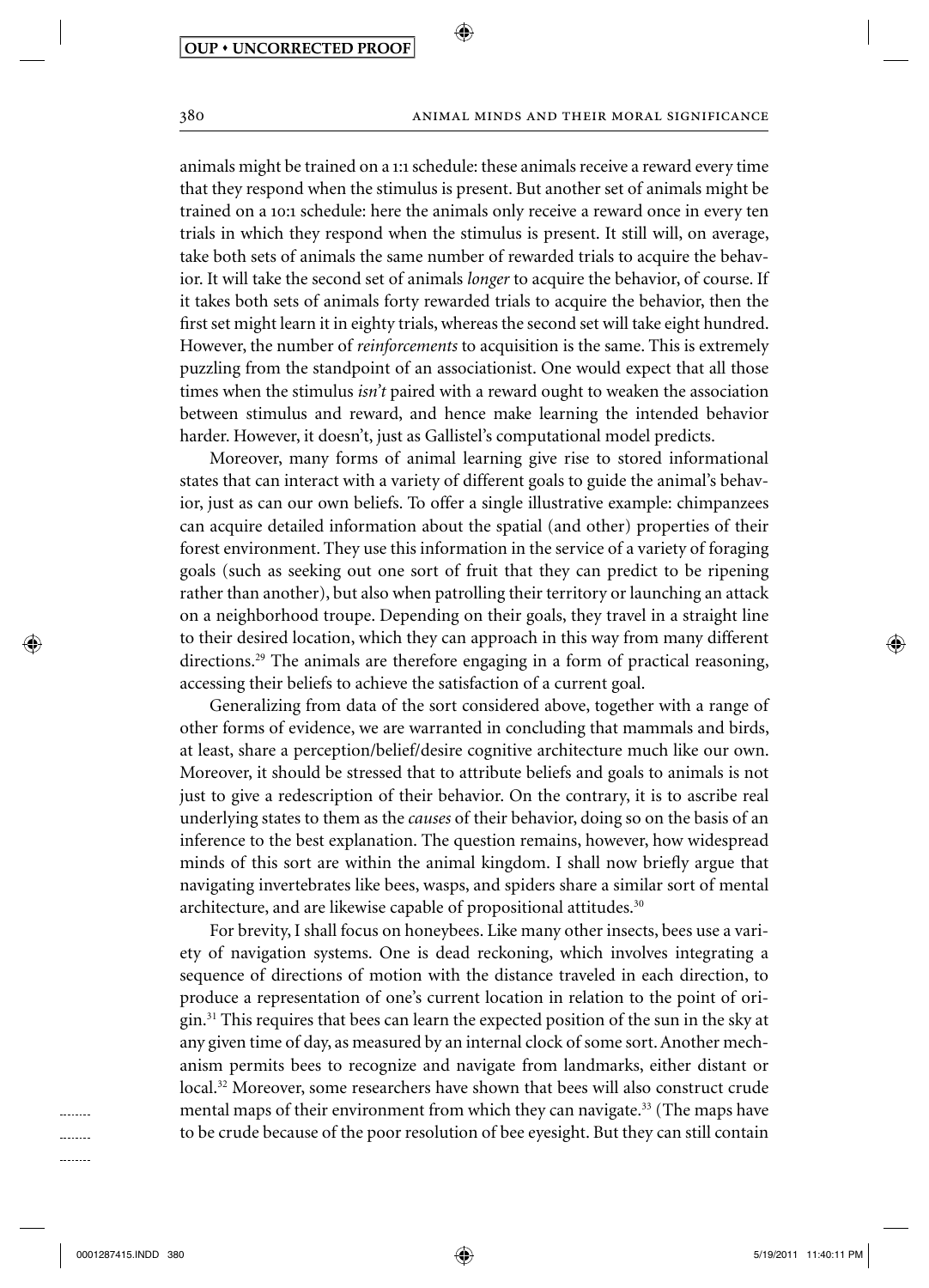the relative locations of salient landmarks, such as a large freestanding tree, a forest edge, or a lake shore.) Furthermore, in addition to learning from their own exploratory behavior, bees famously also acquire information from the dances of other bees about the spatial relationships between the hive and various desired substances and objects (including nectar, pollen, water, and potential new nest sites).

♠

Although basic bee motivations are, no doubt, innately fixed, the goals that are activated on particular occasions (such as whether or not to move from one foraging patch to another, whether to finish foraging and return to the hive, and whether or not to dance on reaching it) would appear to be influenced by a number of factors. 34 (Note that similar claims can be made about humans.) Bees are less likely to dance for dilute sources of food and they are less likely to dance for the more distant of two sites of fixed value. They are less likely to dance in the evening or when there is an approaching storm, when there is a significant chance that other bees might not be capable of completing a return trip. Moreover, careful experimentation has shown that bees scouting for a new nest site will weigh up a number of factors, including cavity volume, shape, size and direction of entrance, height above ground, dampness, draftiness, and distance away from the existing nest.<sup>35</sup>

 Most important for our purposes, bees' goal states and information states interact with one another in flexible ways, and in a manner strongly suggestive of an underlying constituent structure. Thus, the very same information about the direction and distance between the hive and a newly discovered source of nectar can be used to guide a direct flight to the hive when the bee's goal is to return there (often flying a route that has never previously been traversed by that individual); or it can be used to guide the orientation and number of waggles in the bee's dance to inform others of the location; or it can be used to guide a straight flight back to the nectar from the hive once the bee has been unloaded. Moreover, the flexibility of bee learning and navigation suggests that their informational states are compositionally structured, with some having the following form: "[object or substance] is [measure of distance] in [solar direction] from [object or substance]." The distance and direction information will be utilized differently depending on whether the bee's goal is represented in the first position or the last one (or on whether the goal is to dance). Moreover, we also know that bees are capable of computing a novel bearing (from a known landmark to a feeder, for example) from two others (from the landmark to the hive and from the feeder to the hive).<sup>36</sup>

 From this and much other data, we can conclude that not only do bees have distinct information states and goal states, but that such states interact with one another in the determination of behavior in ways that are sensitive to their contents and compositional structures. In this case bees really do exemplify a perception/belief/desire cognitive architecture, construed realistically. There are also many things that bees can't do, of course, and there are many respects in which their behavior is inflexible. However, this inflexibility doesn't extend to their navigation and navigation-related behavior. On the contrary, the latter displays just the right kind of integration of goals with acquired information to constitute a simple form of practical reasoning. Similar points can be made with respect to other species of navigating invertebrates.

⊕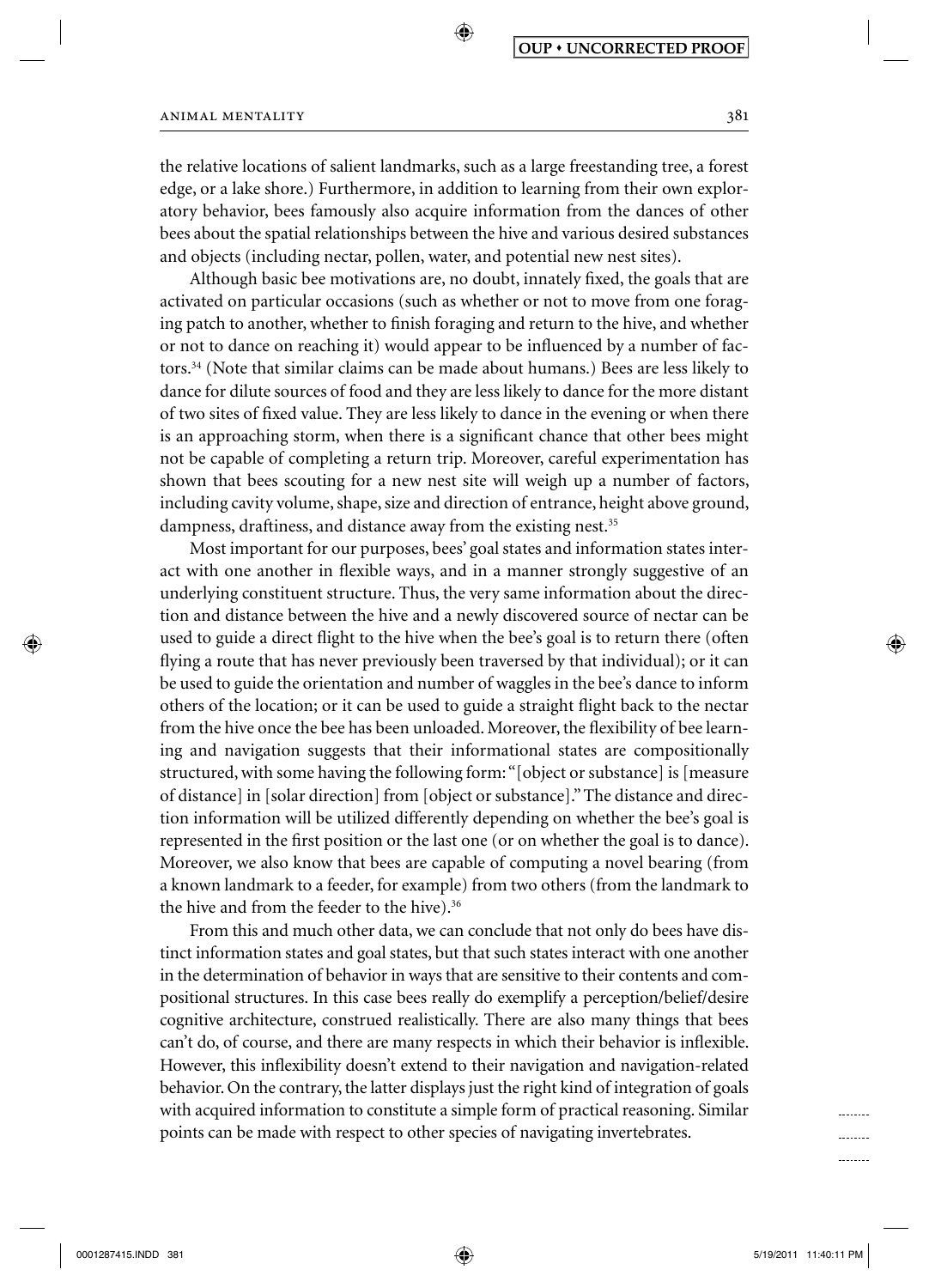#### 382 **animal minds and their moral significance**

None of this is to deny that there are significant differences between the minds of humans and other animals, of course. Indeed, many psychologists have converged on the idea that humans employ two distinct types of system for reasoning and decision making.<sup>37</sup> The first consists of a set of quick and intuitive systems that are largely shared with other animals. The second is a more reflective system that is thought to be unique to humans, and which employs a stream of inner speech and visual imagery to direct and control our mental lives and (indirectly) our behavior. It should be stressed, however, that on what I take to be the best account of the operations of the reflective system, the latter is *realized in* the workings of the intuitive systems (hence being parasitic upon them).<sup>38</sup> They are also dependent upon motivations provided by the latter to achieve their effects. Moreover, it is very doubtful whether the reflective system really contains, itself, any propositional attitude states.<sup>39</sup> Furthermore, the case of pain, discussed in section 2, suggests that it isn't the presence of some sort of reflective mind that determines the appropriateness of sympathy. For it isn't by conscious reflection that we determine that our pains are awful, of course. Rather, a powerful desire to get rid of them is generally forced on us as part of the painful episode itself.

## **4. The Extent of Warranted Sympathy for Animals**

 Our conclusion in section 2 was that the frustration of an agent's goals constitutes the most basic object of sympathy, irrespective of anything phenomenological. However, our conclusion in section 3 was that navigating invertebrates (including bees and wasps, together with many kinds of ants and spiders) are genuinely *agents* with a perception/belief/desire psychology and with goals that can be frustrated. Putting these two conclusions together, it follows that many invertebrates are at least possible objects of sympathy and altruistic concern.

 There is a famous story about the medieval Scottish rebel leader, Robert the Bruce. Hiding in a cave while on the run from the English following a defeat in battle, he is said to have watched a spider repeatedly try to spin its web across a section of the cave, eventually succeeding after many failed attempts. Robert the Bruce is said to have been inspired by the spider's persistence to resume his war against the English. It is not reported whether or not he felt sympathy for the spider, but had he done so, it now appears that he would not have been making any sort of metaphysical mistake. For it is quite likely that the spider was genuinely an agent with its own beliefs and goals, making the frustration of one of its goals an appropriate target of sympathy.

 However, it is one thing to say that sympathy for the frustrated goals of an animal is possible or appropriate, and another thing to say that it is required, or that the animal's situation makes any sort of moral claim on us. (These correspond to two different senses in which sympathy for an agent can be *warranted* .) Compare

⊕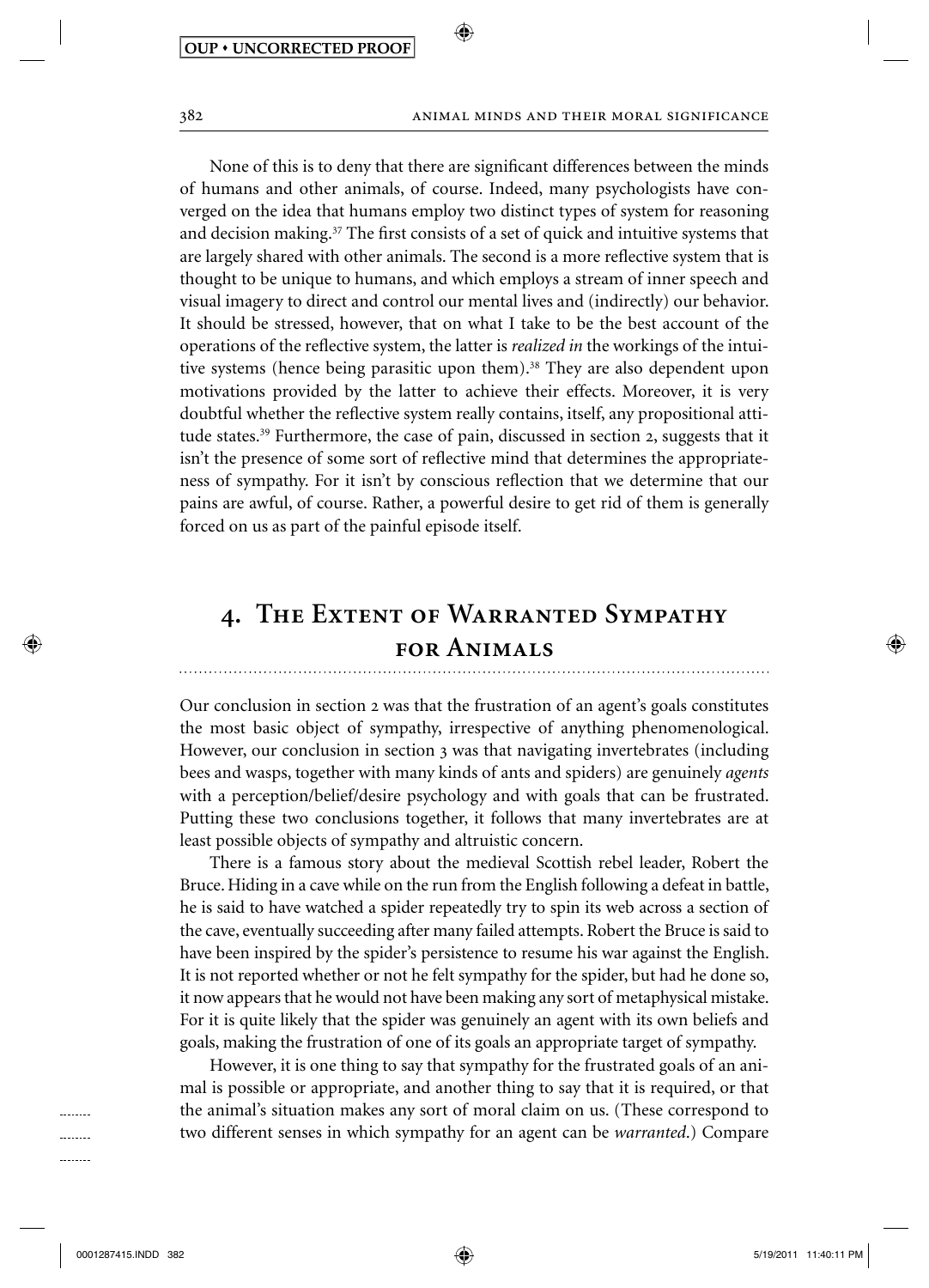the following. Most people feel disgust at the thought of incest between siblings, even when consensual and guaranteed to be reproductively barren.<sup>40</sup> This is probably a tendency that is innate to human psychology.<sup>41</sup> Moreover, this sort of incest has many properties in common with cases where we almost certainly *should* feel disgust, such as incest between a father and his 16-year-old daughter. Nevertheless, many of us have come to believe that sibling incest doesn't in itself deserve our moral disapproval. Similarly, then: although sympathy for the frustrations of any creature correctly categorized as an agent can occur, and may also result from an innate psychological tendency, $42$  it is another matter to claim that such sympathy *should* be felt, or that it gives rise to any kind of moral obligation when it is. This can only be resolved by considerations of moral theory.

♠

 Bentham is famous for having claimed that the only factor relevant to determining whether we have moral obligations toward a creature is whether it can suffer and feel pain. 43 Updated in light of our discussion in section 2 , the claim should now be that the only relevant factor is a capacity for goal frustration. If this is what utilitarianism requires, then it appears that we owe equal moral consideration to the goals of many invertebrates. No doubt some will rush to embrace such a conclusion. Many, however, will not. Most of us don't feel that we do anything wrong when we kill the ants that enter our kitchens, although the costs of not doing so may be quite minimal. Still less do we feel that we would be wrong to prevent them from entering in the first place. Furthermore, I think most people would feel that it would be a serious moral error to allow the goals of even millions of ants or bees to outweigh the goals of a single human child, or even to be put into the same equation with the latter. (I should stress that I am referring to individuals here, not entire species. For of course there are powerful reasons for maintaining biodiversity and preserving endangered species, having to do with the long-term interests of humans themselves.) Admittedly, this might be because people don't really consider bees to be genuine agents with desires of their own. It may be that anyone convinced by the arguments sketched in section 3 would immediately regard the animals in question as possessing moral standing, although I doubt it. The real question before us is what the best moral theory would support.

 In what follows, I will focus on forms of utilitarian and contractualist moral theory, discussing the former briefly here before exploring the implications of the latter throughout the remainder of the chapter. (Forms of virtue theory are best pursued and accounted for within the framework of one or the other of these two approaches, in my view. See section 8 for a sketch of a contractualist treatment.) There are many different varieties of utilitarianism, of course, which have been defended in a number of different ways. So it is hard to know what utilitarianism as such entails on any particular issue such as the moral standing of animals, or to find ways of evaluating all forms of utilitarianism at once. One of the most acceptable utilitarian theories has been provided by Singer.<sup>44</sup> This is distinctive in providing a highly plausible—and naturalistically acceptable—account of the origins of morals and moral motivation. In Singer's telling, morality takes its start from natural (innate) human sympathy. Initially this is focused on family and tribe members, all of whom will be individually

⊕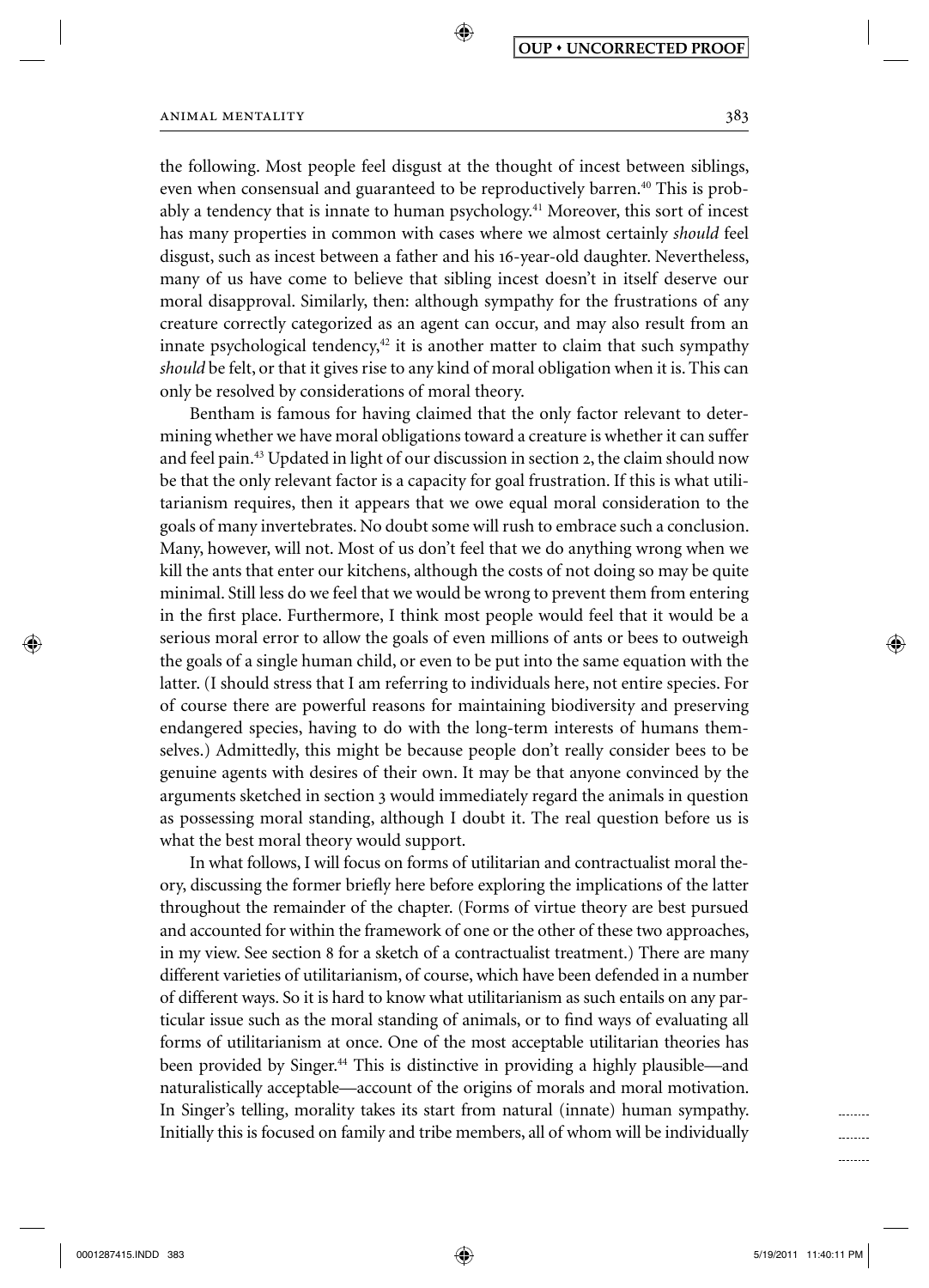⊕

#### 384 **animal minds and their moral significance**

known to the agent. However, the impact of rational considerations thereafter forces the moral circle to be gradually widened to include members of other tribes and nations. For people can be brought to see that there is no rational difference between the sufferings and frustrations of someone whom they know and can see, and the similar suffering of someone who is a member of another group living elsewhere in the world. This issues in a principle of equal consideration of interests that is applicable to all people and that should, on similar grounds, be extended to include members of some other species of animals, Singer believes.

♠

It is difficult to see how any such sympathy-based ethical theory can have the resources to deny moral standing to insects. For it seems that bees and humans are relevantly alike in the one respect that matters: both are agents with goals that can be frustrated; and as we saw in section 2, the most fundamental target of sympathy is goal frustration. This isn't to say that utilitarians of this sort can't find *any* relevant differences between humans and other animals, of course. For they can allow numbers of desires to count (humans will generally have many more of them), as well as normal life expectancy, in addition to indirect effects on humans who are friends or relatives of the person in question, and so on. However, just as Singer has claimed that there can be no defensible grounds for according standing to all humans while denying it to animals, so it seems he can't grant the standing of *some* animals without also granting it to almost all (including individual members of many species of insect).

 Other forms of utilitarianism may be able to avoid this consequence. For example, one might make a commitment to the intrinsic value of *endorsed* desires (of the sort that a human might have) in contrast with the *mere* desires of animals. Such an account would face problems of its own, requiring us to give up on naturalism and accept the mind-independence of value.<sup>45</sup> In what follows, however, I propose to set utilitarian moral theories to one side. They confront two pervasive sets of problems. These are sufficiently deep to render utilitarian theories unacceptable, in my view, provided that there are alternatives that are both viable and sufficiently plausible.

The first of these problems is to provide adequate protection for individuals against the tyranny of the utility of the majority. Differently put, utilitarian theories face notorious difficulties in accounting adequately for principles of *justice*. The second problem is more theoretical: it is to provide a non-moral space, a domain of action in which individuals can be free to do what they wish. For common sense divides actions into three basic kinds: those that are duties (and are required), those that are against duty (and are forbidden), and those that are neither (which are discretionary). The third category then further subdivides into those that are morally admirable (but supererogatory) and those that are morally indifferent (where agents can please themselves). Utilitarianism, in contrast, is apt to consider pleasing oneself to be either a duty (in the right sorts of utility-increasing circumstances) or against duty.

 I do not pretend to have refuted utilitarian moral theories in these few comments, of course. That has not been my goal. Taken together with the brief discussion of contractualist moral theories that follows in section 5 , my aim is simply to explain why the remainder of the chapter will approach the question of the moral standing of animals from the perspective of contractualism.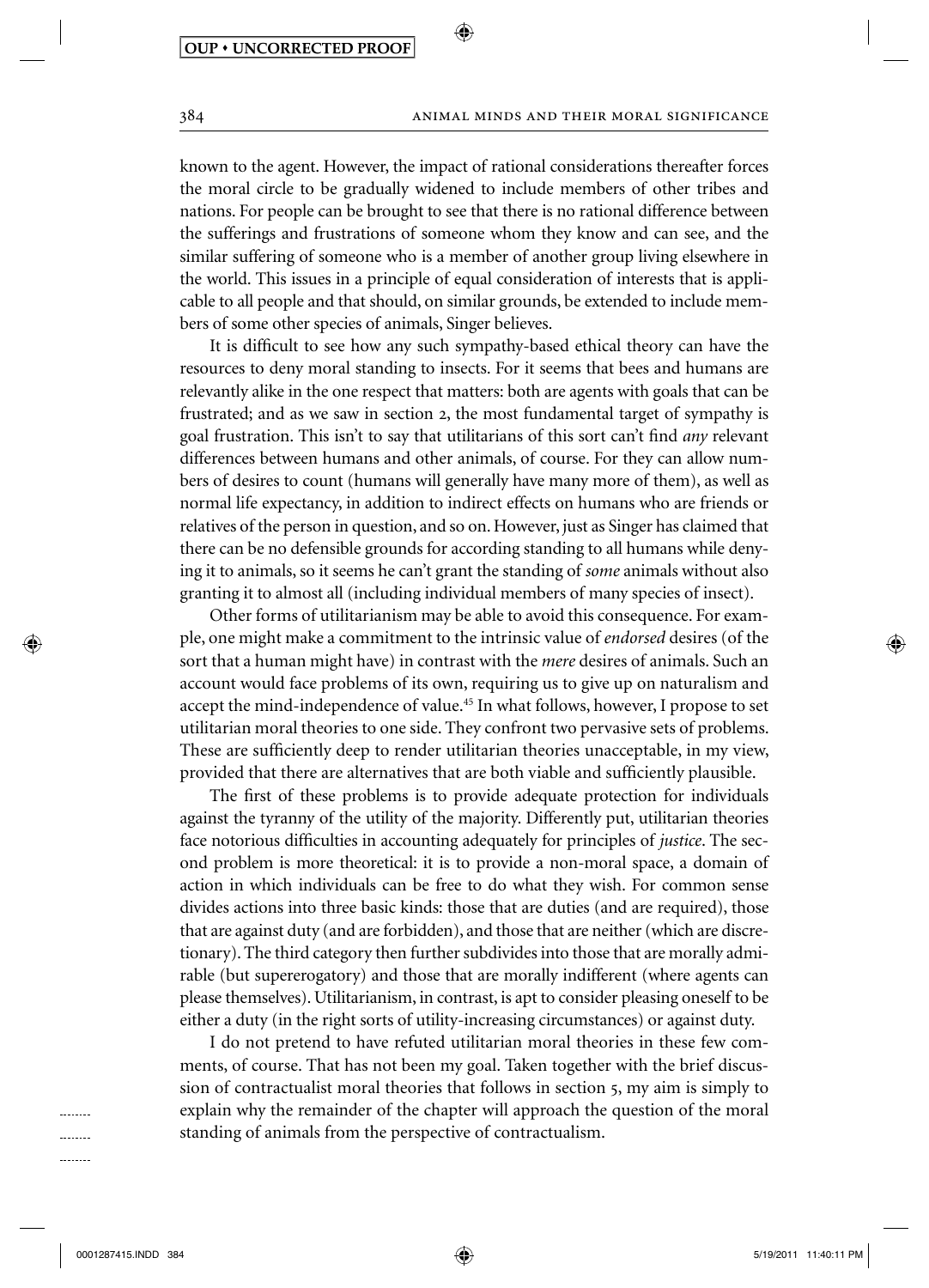## **CONTRACTUALIST MORAL THEORY**

♠

 In the discussion that follows, I shall assume that some or other version of contractualist moral theory is correct. All contractualists of the sort that I am concerned with agree that moral truths are, in a certain sense, human constructions, emerging out of some or other variety of hypothetical rational agreement concerning the basic rules to govern our behavior.

 In Rawls's version of contractualism, moral rules are those that would be agreed upon by rational agents choosing, on broadly self-interested grounds, from behind a "veil of ignorance."<sup>46</sup> (For these purposes, rational agents are agents who have the necessary mental capacities to consider, reason about, and implement systems of universal rules.) On this account, we are to picture rational agents as attempting to agree on a set of rules to govern their conduct for mutual benefit in full knowledge of all facts of human psychology, sociology, economics, and so forth, but in ignorance of any particulars about themselves, such as their own strengths, weaknesses, tastes, life plans, or position in society. All they are allowed to assume as goals when making their choice are the things that they will want *whatever* particular desires and plans they happen to have—namely, wealth, happiness, power, and self-respect. Moral rules are then the rules that would be agreed upon in this situation, provided that the agreement is made on rational grounds. The governing intuition behind this approach is that justice is fairness: since the situation behind the veil of ignorance is fair (all rational agents are equivalently placed), the resulting agreement must also be fair.

 In Scanlon's version of contractualism, in contrast, moral rules are those that no rational agent could reasonably reject who shared (as his or her highest priority) the aim of reaching free and unforced general agreement on the rules that are to govern behavior. 47 On this account, we start from agents who are allowed full knowledge of their particular qualities and circumstances (as well as of general truths of psychology and so forth). However, we imagine that they are guided, above all, by the goal of reaching free and unforced agreement on the set of rules that are to govern everyone's behavior. Here each individual agent can be thought of as having a veto over the proposed rules, but it is a veto that they will only exercise if it doesn't derail the agreement process, making it impossible to find any set of rules that no one can reasonably reject.

 In what follows, I shall often consider arguments from the perspective of *both* of these forms of contractualism. In this way, we can increase our confidence that the conclusions are entailed by more than just the specifics of a particular account. In addition, it should be stressed that for contractualists of these sorts, rational agents aren't allowed to appeal to any moral beliefs as part of the idealized contract process. This is because moral truths are to be the output of the contract process, and hence cannot be appealed to at the start. In other words, since morality is to be constructed through the agreement of rational agents, it cannot be supposed to exist in advance of that agreement. It should be acknowledged, however, that not all varieties of

⊕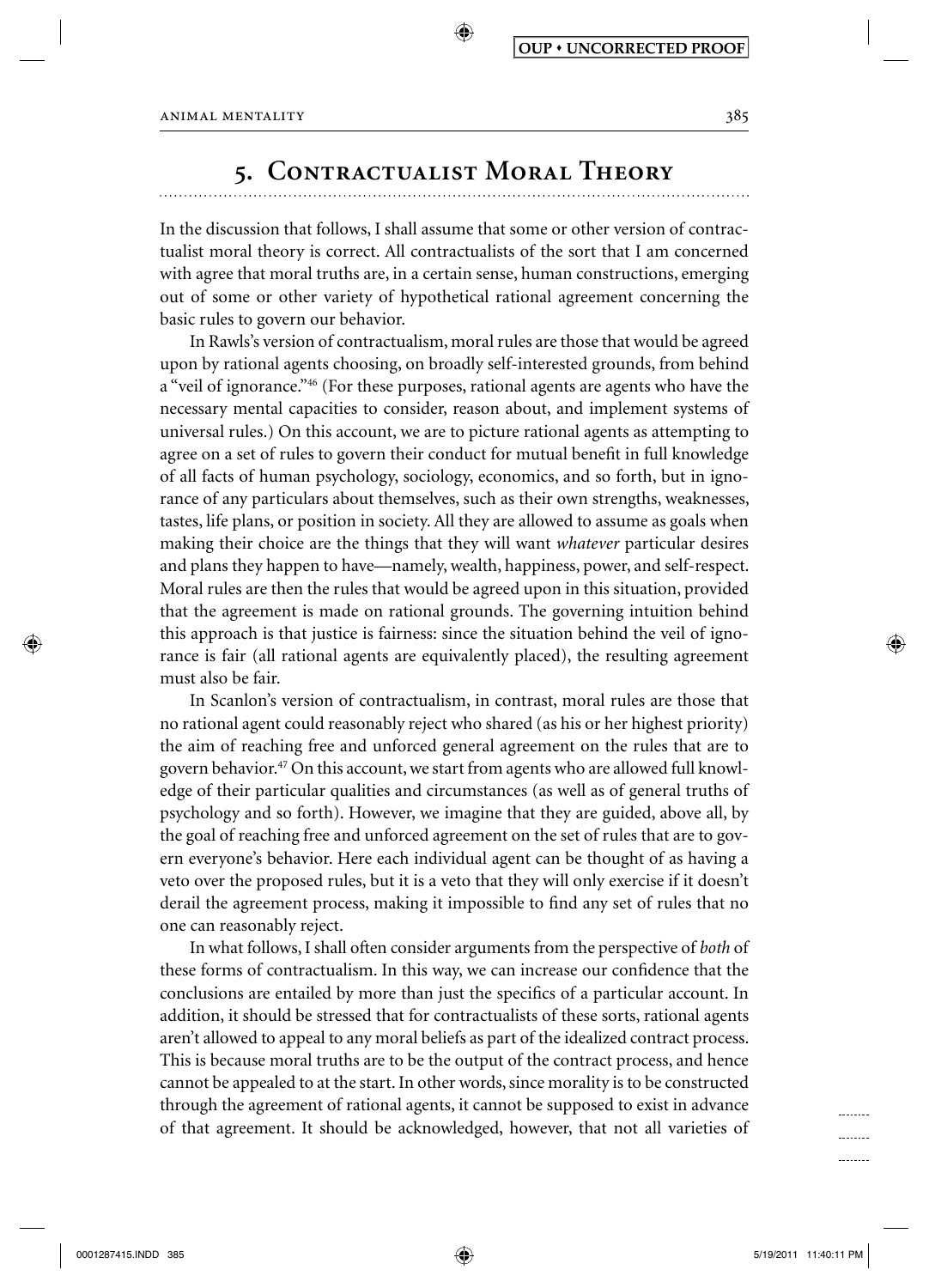⊕

#### 386 **886 ANIMAL MINDS AND THEIR MORAL SIGNIFICANCE**

contractualism satisfy this constraint. For some allow the contracting agents to appeal to antecedent moral *values* , and in such cases the implications for the question of the moral standing of animals are much more difficult to discern.<sup>48</sup> Nonetheless, the constraint is justified, in my view, by the goal of providing a comprehensive moral theory that would be naturalistically acceptable, requiring us to postulate no properties and processes that would be unacceptable to science. In consequence, in the discussion that follows I shall, for simplicity, restrict my use of the term "contractualism" to *only* the two kinds described at the outset of this section.

♠

 The two main theoretical advantages of contractualism are the converse of the two major difficulties for utilitarianism. For one of the main goals of the contracting agents is to agree on a set of principles of justice, and individuals will veto any proposed rules that allow the vital interests of one to be compromised for the benefi t of others (without adequate compensation). Individuals should therefore receive adequate protection. Moreover, contracting self-interested agents will be concerned to preserve as much freedom for themselves to pursue their own projects and goals as possible under the contract. Hence a significant space for non-moral action is nearly guaranteed.

 It should be noted, however, that according to each of the forms of contractualist account that we will be considering, some moral rules will be mere local conventions (whereas others will be universally valid). This will happen whenever the contract process entails that there should be *some* moral rule governing a behavior or set of circumstances, but where there are no compelling grounds for selecting one candidate rule over the others. (By way of analogy, the rule requiring people in the United States to drive on the right suggests that there should be a rule requiring people to drive on one side of the road or the other, or chaos will ensue. But it doesn't much matter which side is chosen, and in the United Kingdom, in contrast, one should drive on the left.) It may be that rules governing the treatment of animals are of this general sort, as we shall see later.

 One important theoretical challenge remains to be addressed before we can turn to the question of the implications of contractualism for the moral standing of animals. This is the question of the sources of moral motivation. Why should anyone care what rational agents *would* agree to? Why should agents take the results of any sort of hypothetical agreement to be binding on their actual behavior? In contrast with the difficulties that contractualism apparently faces on this question, some utilitarian approaches to moral theory have a plausible story to tell in this regard, for they can postulate an innate tendency to sympathize with the sufferings and struggles of other agents, as we have seen. Such a claim is actually very plausible,<sup>49</sup> and it is therefore quite easy to see why people should care about increasing utility, for this connects directly with one of their basic motivations.

 In reply, contractualists should postulate an innate desire to be able to justify oneself to others in terms that the latter can freely accept. Given that no one will freely accept justifications that require them to believe falsehoods or to reason irrationally (by their own lights), this will amount to a desire to be able to justify one's conduct to other agents in terms that they can freely and *rationally* accept. It then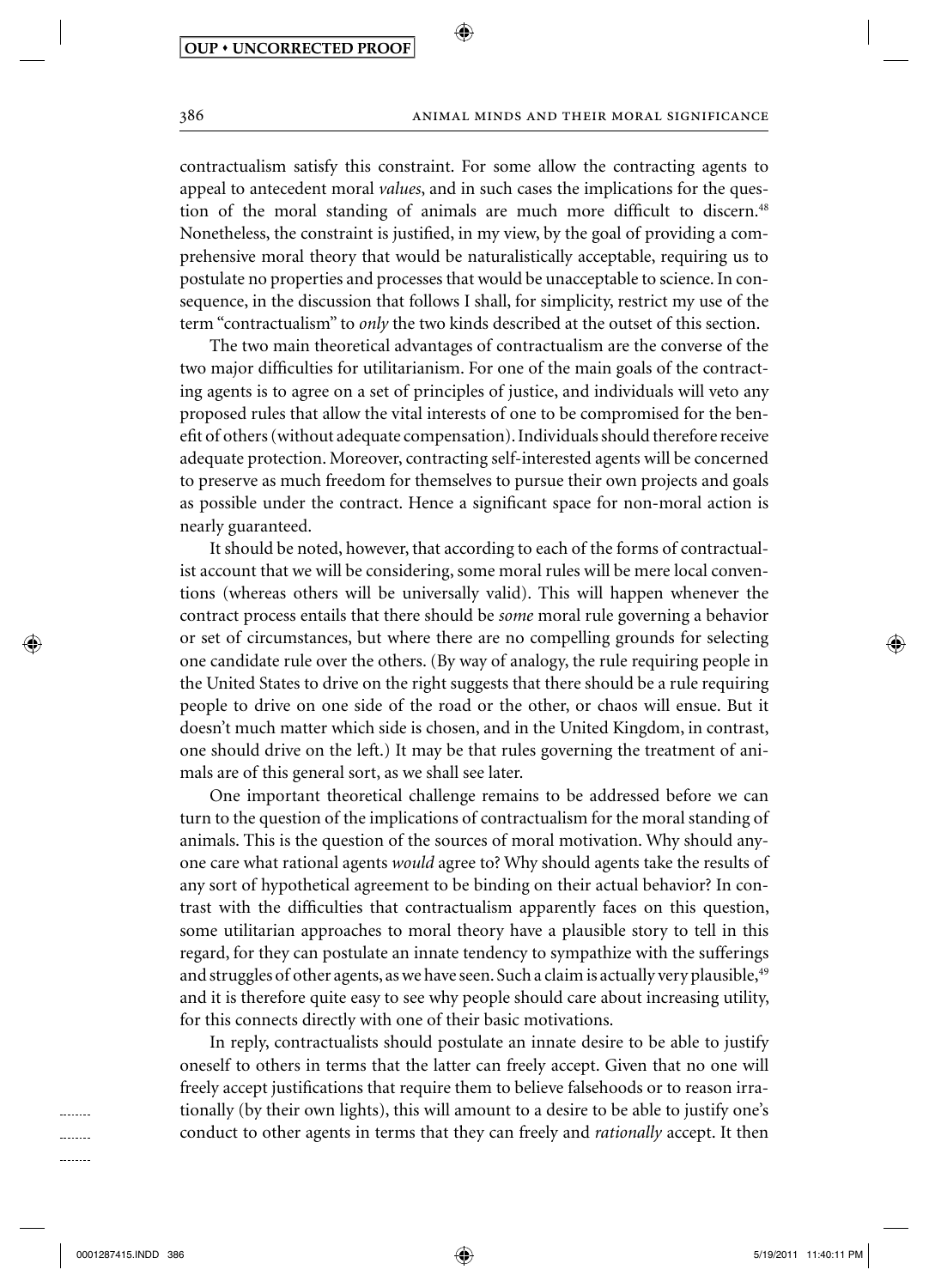seems very plausible that any set of rules that would enable one to satisfy this desire would be one that no one could reasonably reject who shared the aim of reaching free agreement.<sup>50</sup>

♠

 How plausible is it that humans have an innate desire of this sort? It makes a good deal of sense that the desire to justify oneself to others should be quite basic. Even hardened criminals will characteristically offer attempted justifications of their conduct. Moreover, we know that young children will begin making complaints and offering justifications to one another at quite an early age, without any training or encouragement from adults. 51 In addition, the existence of such a desire is just what one would predict evolution should have produced, given that punishment for unjustified breaches of societal norms (often resulting in death or exclusion from the group) has been a fundamental part of human society from time immemorial.<sup>52</sup>

 I no more claim to have established the truth of contractualist moral theory here than I claimed to have refuted utilitarianism in section 4. But I hope to have shown that it can be reasonable to assert (as I do) that contractualism forms the best framework for moral theorizing (at least, modulo its commitments concerning the rights of animals and infants, which we consider in the sections to come—like many others, I endorse the method of reflective equilibrium in moral theorizing).

## **6. All Humans Have Standing**

 In the present section, I will argue that all, or almost all, human beings have moral standing, irrespective of their status as rational agents. I will argue first that all rational agents have standing, and will then show that the same basic sort of standing should be accorded to human infants and senile (or otherwise mentally handicapped) adult humans. Since these arguments don't extend to animals (as we will see in section 7), they constitute a reply to Singer's main challenge.<sup>53</sup> He claims that contractualism can't consistently deny moral standing to animals without *also* withholding it from infants and mentally defective humans. This section and the next will demonstrate that Singer is mistaken.

 The topic of the present section is important, since it is often taken as a reductio of contractualism that it can't adequately accommodate the moral standing of humans who aren't rational agents. If contractualism can't give a convincing account of the moral standing of infants and senile elders, then that will conflict with powerful and deeply held intuitions. This would mean deep trouble for the entire theoretical approach. I should note that I don't, however, see the question of the moral standing of human fetuses as belonging in the same "make or break" category, and so won't attempt to tackle that topic here. For this is an issue that is already deeply controversial, on which people have wildly differing intuitions. It is consequently difficult for everyone. (I actually believe, however, that contractualists should grant

⊕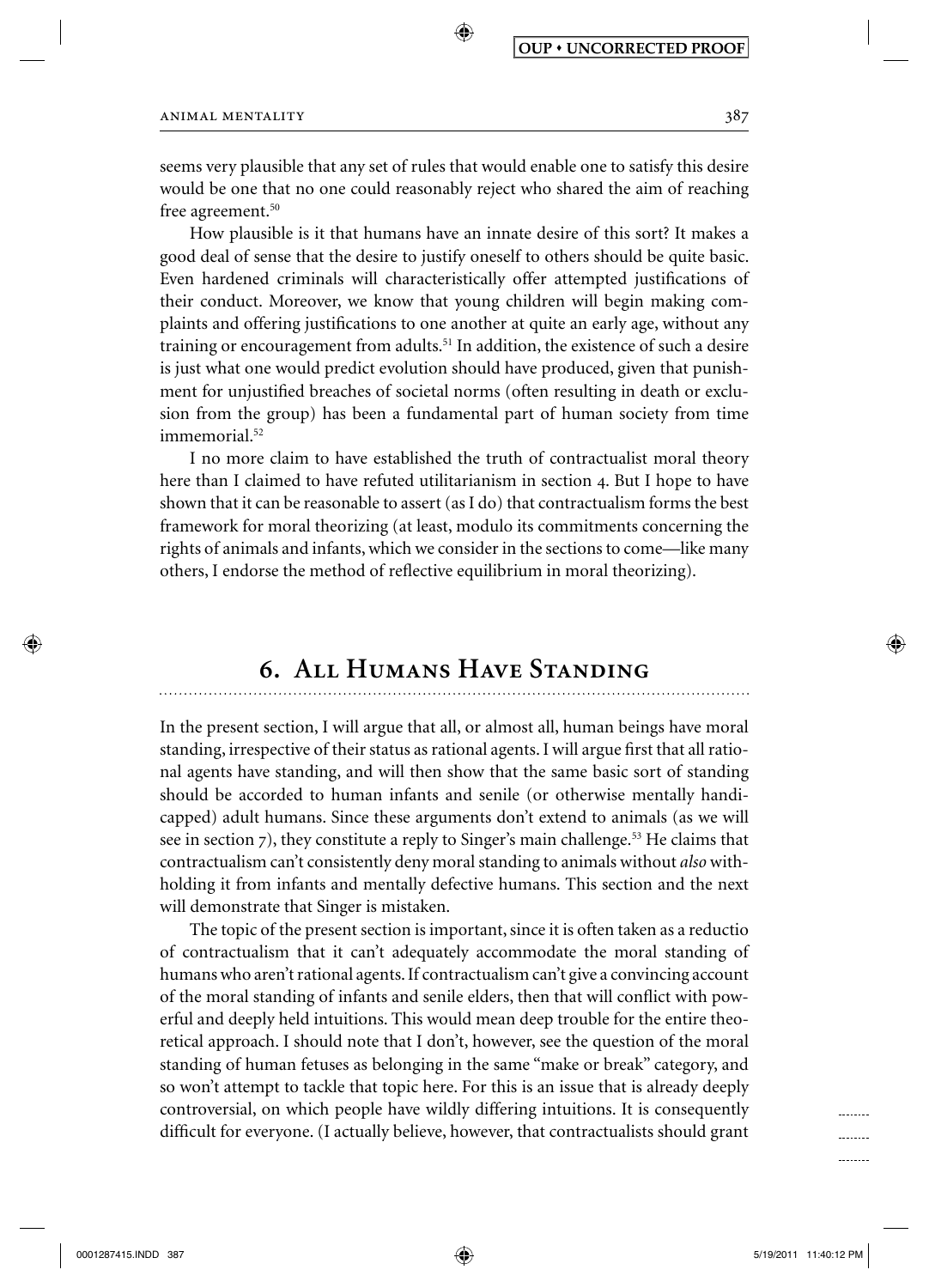moral standing to fetuses in the later stages of development while denying such standing in the early stages, such as during the first trimester.)

♠

 The contractualist framework plainly entails that all rational agents should have the same moral standing. This is because moral rules are conceived to be constructed *by* rational agents *for* rational agents. Rational agents behind a veil of ignorance would opt to accord the same basic rights, duties, and protections to themselves (that is to say: to all rational agents, since they are choosing in ignorance of their particular identities). And likewise within Scanlon's framework, any proposed rule that would withhold moral standing from some subset of rational agents could reasonably be rejected by the members of that subset.

 Contractualism accords the same basic moral standing to all rational agents as such, and not merely to the members of some actual group or society. On Rawls's approach, contracting agents don't even know which group or society they will turn out to be members of once the veil is drawn aside. On Scanlon's account, although we are to picture rational agents seeking to agree on a framework of rules in full knowledge of who they are and the groups to which they belong, those rules can be vetoed by *any* rational agent, irrespective of group membership. It follows that if Mars should turn out to be populated by a species of agent possessing the right sort of psychology, then contractualism would accord the members of that species full moral standing.

 However, it seems that rational contractors wouldn't automatically cede moral standing to those human beings who are *not* rational agents (such as infants and senile elders), in the way that they must grant standing to each other. Nevertheless, there are considerations that should induce them to do so. The main one is as follows.<sup>54</sup> Notice that the fundamental goal of the contract process is to achieve a set of moral rules that will provide social stability and preserve peace. This means that moral rules will have to be *psychologically supportable* , in the following sense: they have to be such that rational agents can, in general, bring themselves to abide by them without brainwashing. (Arguably, no rational agent would consent to the loss of autonomy involved in any form of the latter practice.) But now the contractors just have to reflect that, if anything counts as part of "human nature" (and certainly much does)<sup>55</sup> then people's deep attachment to their infants and aged relatives surely belongs within it. In general, people care as deeply about their immediate relatives as they care about anything (morality included), irrespective of their relatives' status as rational agents—in which case contracting agents should accord moral standing to all human beings, and not just to those human beings who happen to be rational agents.

 Consider what a society would be like that denied moral standing to infants and/ or senile old people. The members of these groups would, at most, be given the same type of protection that gets accorded to items of private property, deriving from the legitimate concerns of the rational agents who care about them. That would leave the state or its agents free to destroy or cause suffering to the members of these groups whenever it might be in the public interest to do so, provided that their relatives receive financial or other forms of compensation. For example, senile elders might

⊕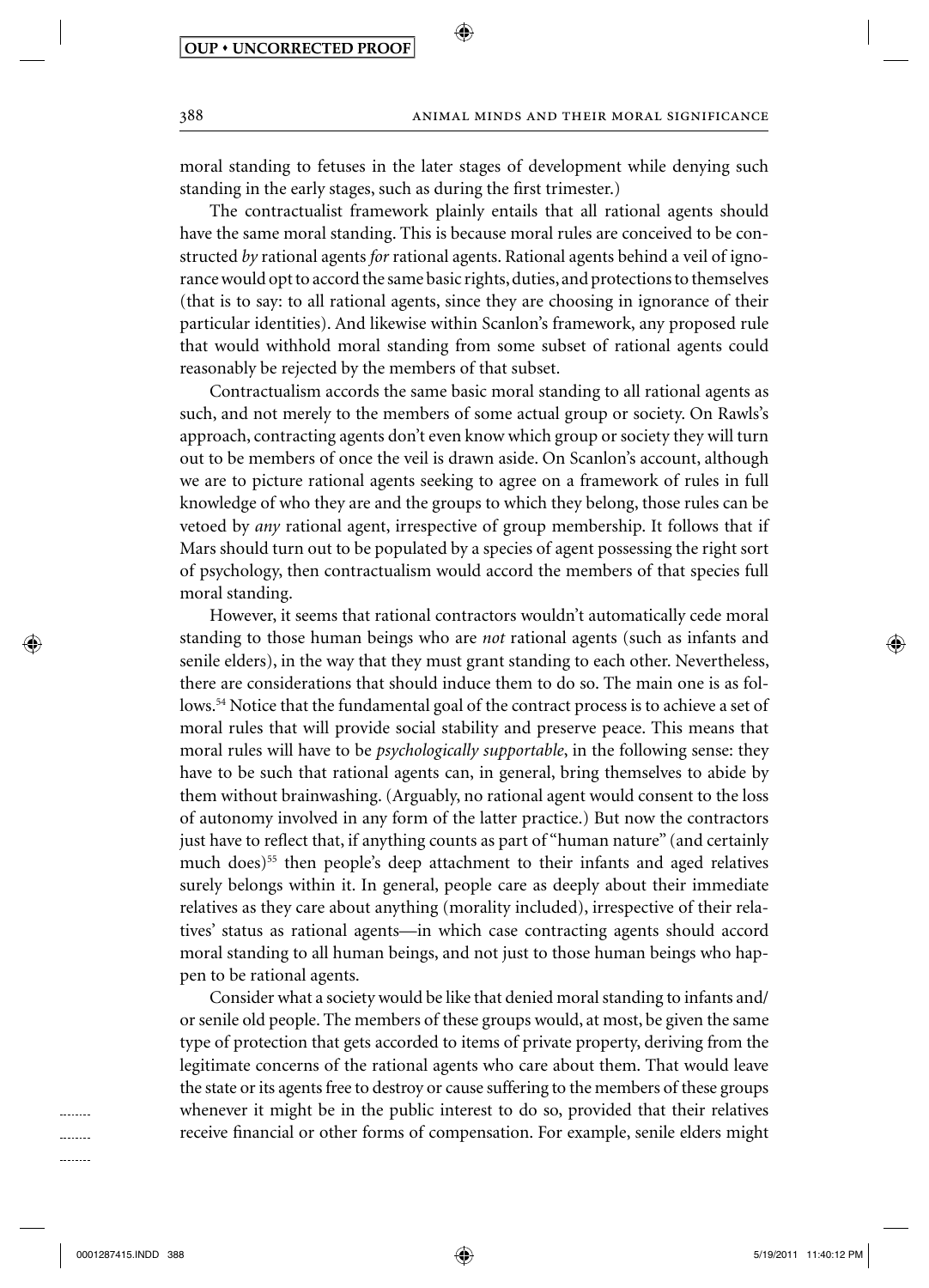be killed so that their organs could be harvested, or it might be particularly beneficial to use human infants in certain painful medical experiments. We can see in advance that these arrangements would be highly unstable. Those whose loved ones were at risk would surely resist with violence, and would band together with others to so resist. Foreseeing this, contracting rational agents should agree that all human beings are to be accorded moral standing. Note that this doesn't mean, of course, that all humans are given the same *rights* . While normal human adults might be given a right to autonomy, for example, it will make little sense to accord such a right to a person who isn't an autonomous agent.

♠

 It might be replied against the argument from social stability that there have been many communities in the world where infanticide and the killing of the old have been sanctioned, without any of the predicted dire consequences for the stability and peacefulness of those societies. Thus, in many traditional societies the smaller of a pair of twins, or any infant born deformed, might be abandoned by its mother to die. 56 Moreover, certain Inuit tribes are said to have had the practice of forsaking their elders to die in the snow when the latter became too infirm to travel.

 One point to be made in response to this objection is that all of the communities in question were sustained and stabilized by systems of traditional belief (often religious belief: "the gods require it" might be the justification given). This is no longer possible for us in conditions of modernity, where it is acceptable for any belief, no matter how revered and long-standing, to be subjected to critical scrutiny. In addition, the contract process envisaged by contractualism can't make any appeal to such traditional beliefs.

 Another point to be made in response to the objection is that all of the communities in question were teetering on the edge of survival for their members; or at least the costs to individuals for acting differently would have been *very* high. In such cases, it is not obvious that the practices we are considering involve the denial of moral standing to infants and/or the old. This is because in these communities death occurs from failure to support, or from the withdrawal of aid, rather than by active killing. We, too, accept that it can be permissible to withdraw support, allowing someone to die, when the costs to oneself become too great. Think, for example, of someone in the process of rescuing another person from drowning, who has to give up their effort when they realize that the current is too strong and that they themselves are in danger of drowning.

 Infants and senile old people aren't by any means accorded "second-class moral citizenship" within contractualism, it should be stressed. Although it is only rational agents that get to grant moral standing through the contract process, and although the considerations that should lead them to grant moral standing to humans who aren't rational agents are indirect ones (not emerging directly out of the structure of the contract process, as does the moral standing of rational agents themselves), this has no impact on the product. Although the considerations that demonstrate the moral standing of rational agents and of nonrational humans may differ from one another, the result is the same: both groups have moral standing, and both should have similar basic rights and protections.

⊕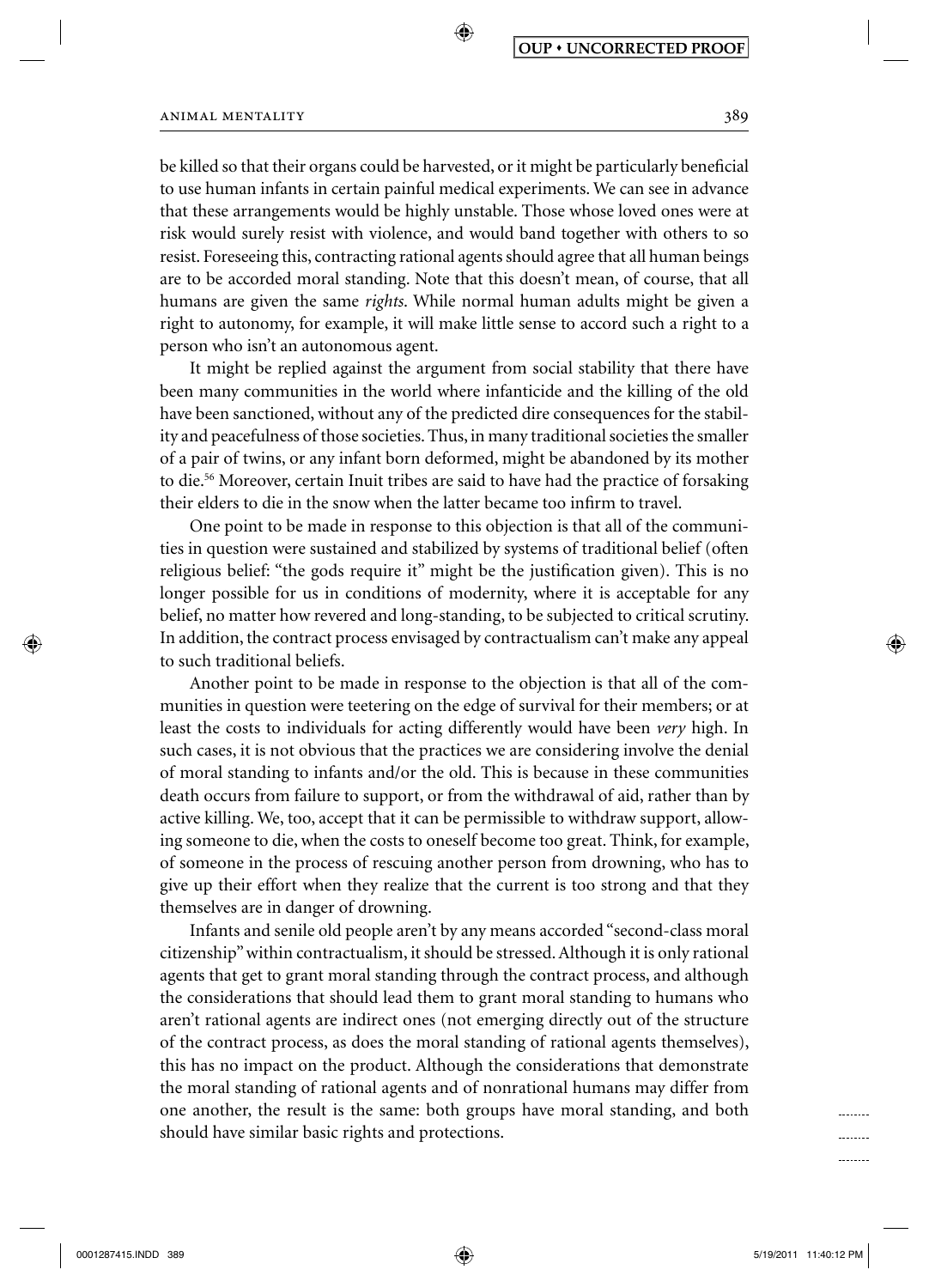#### 390 **b** animal minds and their moral significance

 It probably isn't true that contractualism should accord moral standing to *all* human beings, however. Consider anencephalic infants. These are undoubtedly human beings. Yet they are born without a cortex, and although they sometimes possess a rudimentary brainstem, this lacks any covering of skull or skin. They are blind and deaf, and incapable of feeling pain, although reflex actions such as breathing and responses to touch and sound may occur. If not stillborn, most die within a few hours or days of birth. There is no cure or treatment.<sup>57</sup> The argument from social stability appears to have no application in such cases. Most parents will grieve at the *birth* of an anencephalic infant rather than its death, and will make no requests that the infant's life should be prolonged. What would be the point? Moreover, if the state were to legislate to permit harvesting organs from such infants, vigorous debate would ensue, no doubt, but it seems very unlikely that serious social instability would result. It is true that *some* people will care deeply about the lives of their anencephalic infants, as (famously) did the mother of Baby K.<sup>58</sup> But, in contrast with normal or handicapped infants, the vast majority of parents will not. Moreover, it is likely that the attachments of those who do care don't result from the normal operations of an innate human nature, but are produced, rather, by prior moral or religious beliefs.

 We can conclude the following. If, as I claim, contractualism is the correct framework for moral theorizing, then it follows that almost all human beings whether infant, child, adult, old, or senile—should be accorded moral standing. They should also be provided with a similar basic structure of protections (depending on their powers and capacities). In section 7 , I will show, in contrast, that contractualism leaves all animals beyond the moral pale, withholding moral standing from them altogether.

## **7. No Animals Have Standing**

 In the present section, I will maintain that the argument just given for according moral standing to all humans doesn't extend to animals. I shall then consider two further attempts to secure moral standing for animals within contractualism, showing that they fail. The upshot can be captured in the slogan: "Humans in, animals out." But first I propose to argue that no animals count as rational agents in the sense that is relevant to contractualism—in which case they don't *automatically* acquire moral standing through the contract process.

 What does it take to qualify as a rational agent from the perspective of contractualist moral theory? A rational agent is a potential contractor, which means that such a person should be capable of proposing and examining normative rules, as well as reasoning about the consequences of their adoption. It also means having the sort of motivational and emotional systems necessary to comply with and enforce such rules (at least some of the time) and to constrain one's behavior in accordance with

⊕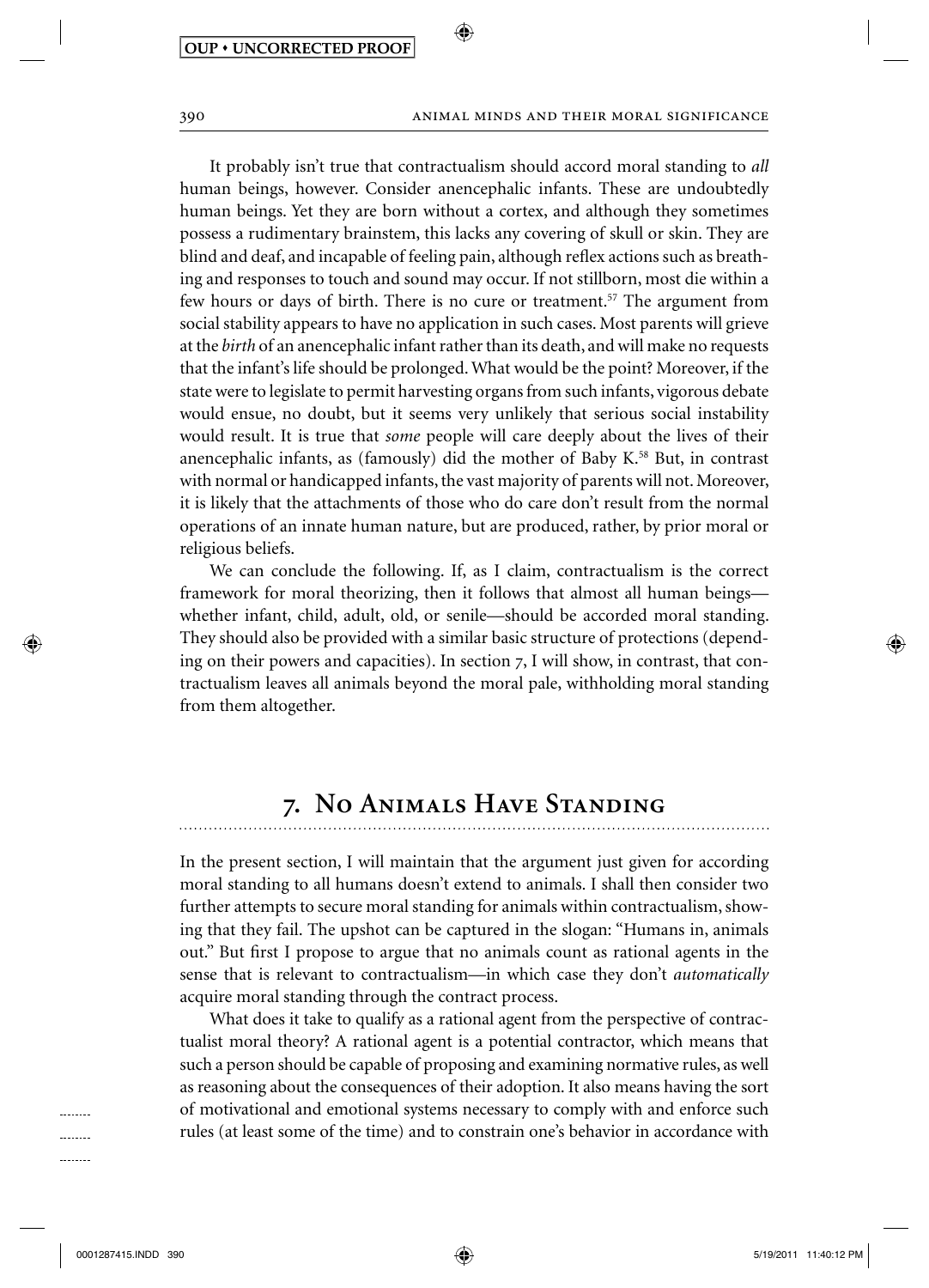previous agreements. Therefore, emotions like guilt and indignation are plausibly part of what it takes to be a rational agent.

♠

 The evidence suggests that rational agency is a distinctively human adaptation. Animals are certainly agents, and possess many remarkable cognitive capacities. For example, apes seem to possess at least some of the ingredients of human moral psychology, such as sympathy for others and engagement in reciprocal social interactions. 59 But there is no reason to believe that apes are capable of thinking in terms of normative rules, or that they would be motivated to comply with such rules if they could. On the contrary, evidence is beginning to accumulate that humans are unique in possessing an innate moral faculty that was selected for in evolution because of its role in sustaining complex cooperative societies. 60 This means that we are (at least for the present) warranted in assuming that only human beings are rational agents in the sense relevant to contractualism.

 The argument of section 6 was that human beings who aren't rational agents should nevertheless be accorded moral standing to preserve social stability, since people's attachments to their infants and aged relatives are generally about as deep as it is possible to go. Someone might try presenting a similar argument to show that animals, too, should be accorded moral standing, citing the violence that has *actually* occurred in western societies when groups of people (like members of the Animal Liberation Front) have acted in defense of the interests of animals. Such an argument fails, however, because members of these groups are acting, not out of attachments that are a normal product of human emotional mechanisms, but out of their moral beliefs (which they take to be justified, of course, but which aren't the product of the contract situation).

 Rational agents engaging in the contract process are forbidden from appealing to any antecedent moral beliefs, whether their own or other people's. This is because moral truth is to be the outcome of the contract, and shouldn't be presupposed at the outset. Therefore, contracting rational agents should *not* reason that animals ought to be accorded moral standing on the grounds that some people have a moral belief in such standing and may be prepared to kill or engage in other forms of violence in pursuit of their principles. The proper response is that such people aren't entitled to their belief in the moral standing of animals unless they can show that rational agents in the appropriate sort of contract situation should agree to it.

 Many people care quite a bit about their pets, of course, which rational contractors might be expected to know. Could this give rise to a social-stability argument for moral standing? The answer is "no," for at least two distinct reasons. One is that it is far from clear that the phenomenon of pet keeping and attachment to pets is a human universal (in contrast with attachment to infants and aged relatives). It may rather be a product of local cultural forces operating in some societies but not others. If the latter is the case, then such attachments aren't a "fixed point" of human nature, which should constrain rational contractors in their deliberations. They might appropriately decide, instead, that society should be arranged in such a way that people don't develop attachments that are apt to interfere with correct moral decision making.

⊕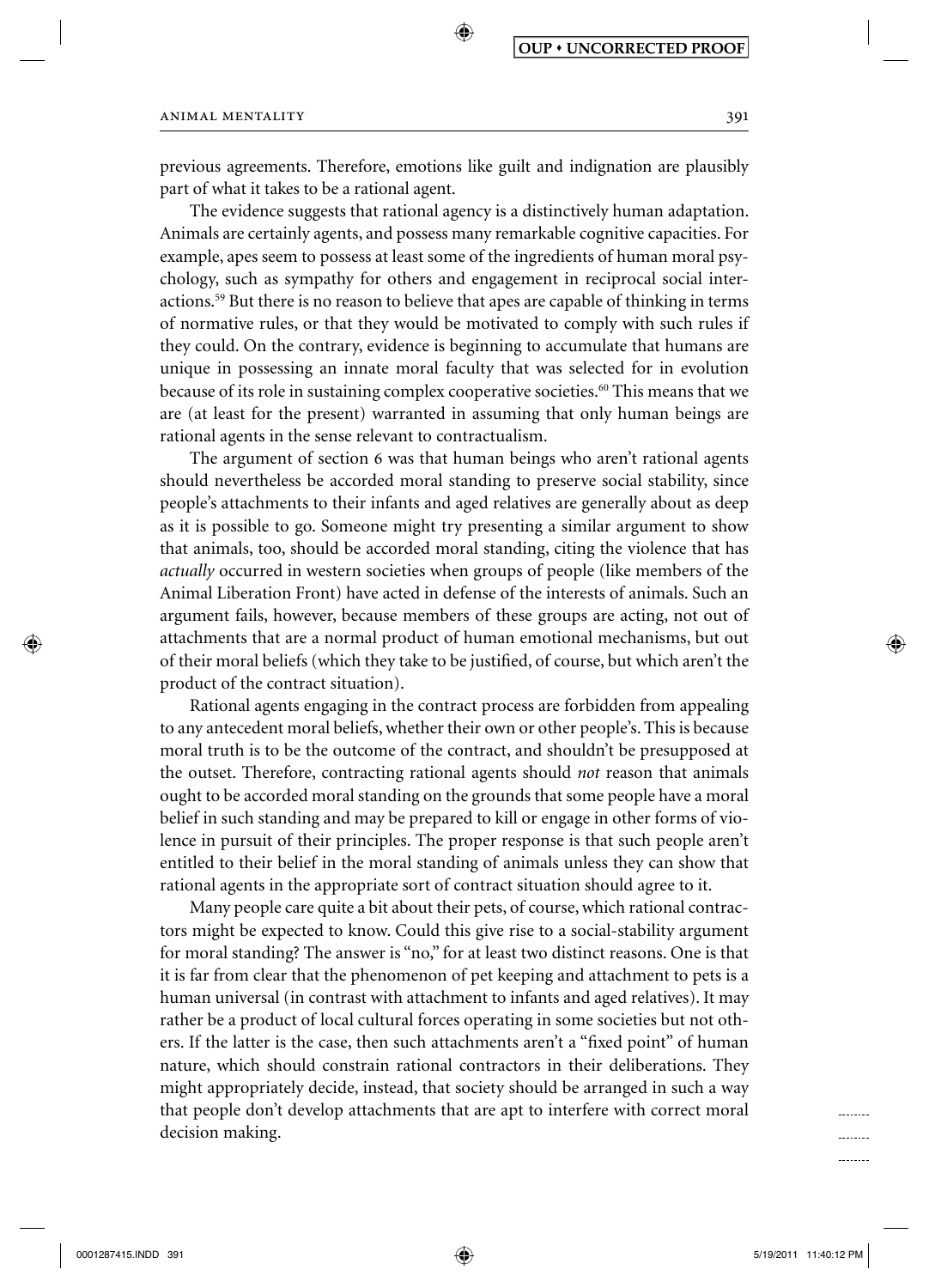OUP · UNCORRECTED PROOF

⊕

 A second problem with the suggestion is that attachment to pets is rarely so deep as attachments to relatives, in any case. Because of this, people should have little difficulty in coming to accept that pets can only be accorded the sorts of protections granted to other items of private property. Most of us would think that it would be foolish (indeed, reprehensible) to continue to keep a pet that threatens the life of a child (e.g., through severe allergic reactions). And when the state declares that the public interest requires that someone's dog be put down (e.g., because it is vicious), it would surely be unreasonable to take up arms to defend the life of the animal, just as it would be unreasonable to kill to preserve a house that has been condemned for demolition.

♠

 It is true that *some* people care more for their pets than their relatives, and might well go to great lengths to preserve the lives of the former. Here too, however (as in the example of anencephalic infants discussed earlier), numbers matter. That such strengths of attachment are relatively rare means that the argument from social stability fails to apply. Moreover, to the extent that deep attachments to pets are increasing in our society, this is likely to be the product of more widespread beliefs in the moral standing of animals, combined with increases in individual social alienation. These are not the kinds of factors that can be appealed to legitimately in the construction of the moral contract.

 While the argument from social stability fails to show that animals should be accorded moral standing, other arguments could still be successful. One suggestion would be that some rational agents behind the veil of ignorance should be assigned to represent the interests of animals, much as a lawyer might be assigned to represent the interests of a pet in a court of law in a case involving a disputed will.<sup>61</sup> If it was the job of those representatives to look out for the interests of animals in the formulation of the basic moral contract, then they might be expected to insist upon animals being granted at least enough moral standing to protect their interests from invasive human harms.

 This suggestion, however, is plainly at odds with the guiding idea of contractualism. For what possible motive could there be for assigning some agents to represent the interests of animals in the contract process, unless it were believed that animals *deserve* to have their interests protected? But that would be to assume a moral truth at the outset: the belief, namely, that animals deserve to be protected. We noted above, in contrast, that contractualism requires that the contracting parties come to the contract situation either without any moral beliefs at all, or setting aside (taking care not to rely upon) such moral beliefs as they do have.

 The point is even easier to see in Scanlon's version of contractualism. Real individual agents with knowledge of their own particulars, but who either lack moral beliefs or have set aside their moral beliefs while trying to agree to rules that no one could reasonably reject, could have no reason to assign some of their number to represent the interests of animals. For to do so would be tantamount to insisting at the outset that animals should be accorded moral standing, preempting and usurping the constructive role of the contract process.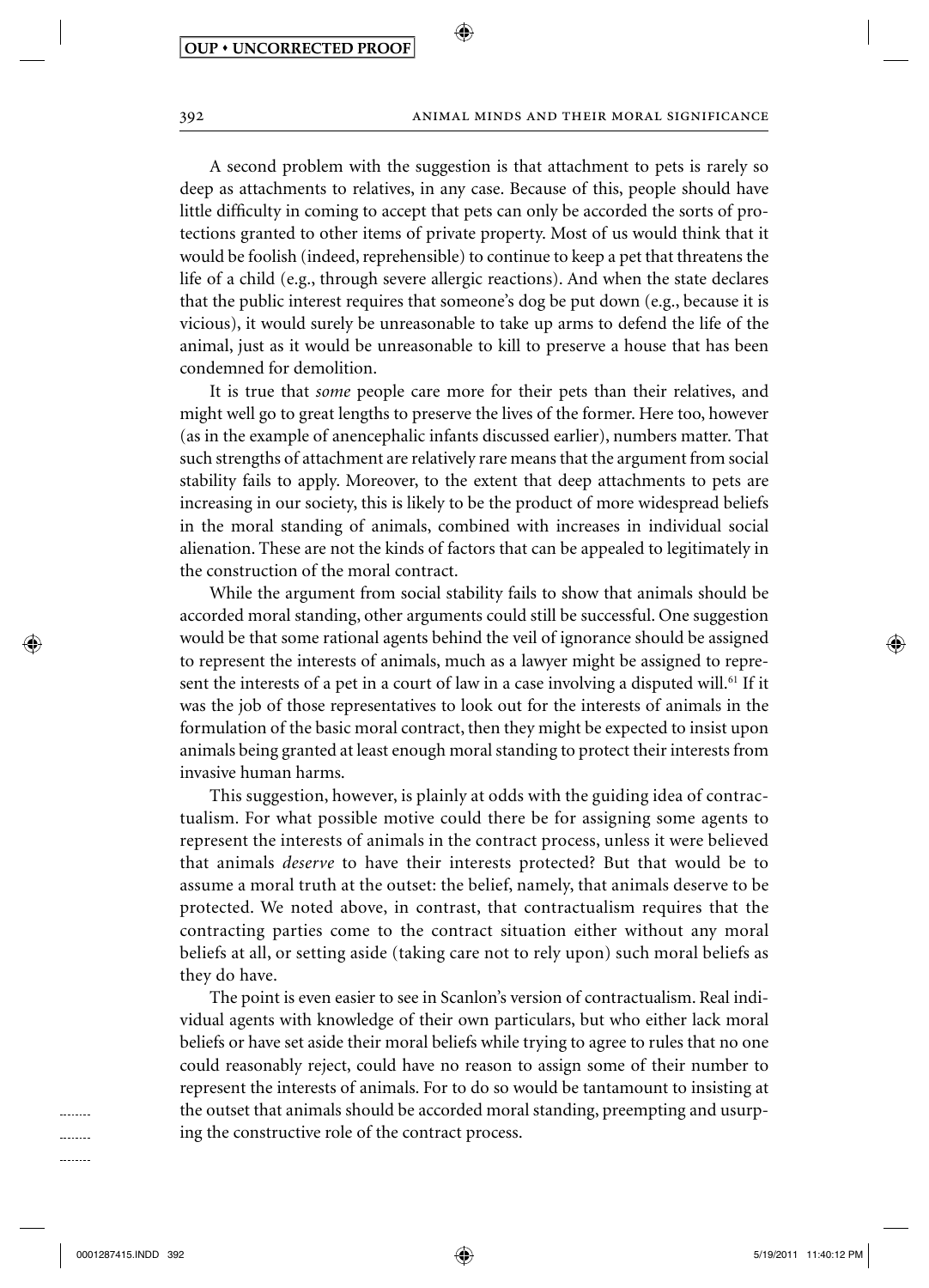Another suggestion is that people behind the veil of ignorance should be selecting moral rules in ignorance of their species, just as they are ignorant of their life-plans, age, strength, intelligence, gender, race, position in society, and so on. $62$  Then just as rational agents might be expected to agree on rules to protect the weak, since for all they know they might end up *being* weak, so rational agents might be expected to agree on a system of fundamental rights for animals, since for all they know they might end up *being* an animal.

♠

 One problem with this suggestion is that Rawls's veil of ignorance is designed to rule out reliance upon factors that are widely agreed to be morally irrelevant. Among the intuitions that a good moral theory should preserve is the belief that someone's moral standing shouldn't depend upon such factors as their age, or gender, or race. In contrast, we don't (or don't all) think that species is morally irrelevant. On the contrary, this is highly disputed, with (I would guess) a clear majority believing that differences of species (e.g., between human and horse) *can* be used to ground radically different moral treatment.

 The veil of ignorance is a theoretical device designed to ensure that deeply held moral beliefs about what is, or isn't, morally relevant should be preserved in the resulting theory. So although the contracting agents aren't allowed to appeal to any moral beliefs in the contract process, the moral theorist has relied upon his prior moral beliefs in designing the surrounding constraints. Scanlon's version of contractualism, in contrast, digs deeper. It has the capacity to *explain why* the properties mentioned in the veil of ignorance are morally irrelevant. This is because one should be able to see in advance when one comes to the contract situation that if one proposes a rule favoring men, then this will be vetoed by those rational agents who are women, and vice versa; and so on for differences of age, intelligence, strength, race, and so on. Therefore, if we are motivated by the goal of reaching free and unforced general agreement among rational agents, we should abjure proposals that might favor one group over another. For we can foresee that these will be vetoed, and that others could equally well suggest proposals favoring other groups in any case, which *we* would need to veto. In contrast, there is no reason for us to abjure rules that favor humans over animals.

 The idea of choosing rules in ignorance of one's species isn't even coherent within the framework of Scanlon's form of contractualism, in which agents are supposed to have full knowledge of their own particular qualities and circumstances, as well as of general truths of psychology, economics, and so forth. So there is no way to argue for the moral significance of animals from such a standpoint. One should be able to see in advance that a proposed rule that would accord moral standing to animals would be vetoed by some, because of the costs and burdens that it would place on us.

 I conclude that while contractualism entails the moral standing of almost all humans (including infants, the handicapped, and senile old people), by the same token such standing should be denied to animals. However, even if this position is theoretically impeccable it faces a serious challenge. This is that most people believe strongly that it is possible to act wrongly in one's dealings with animals

⊕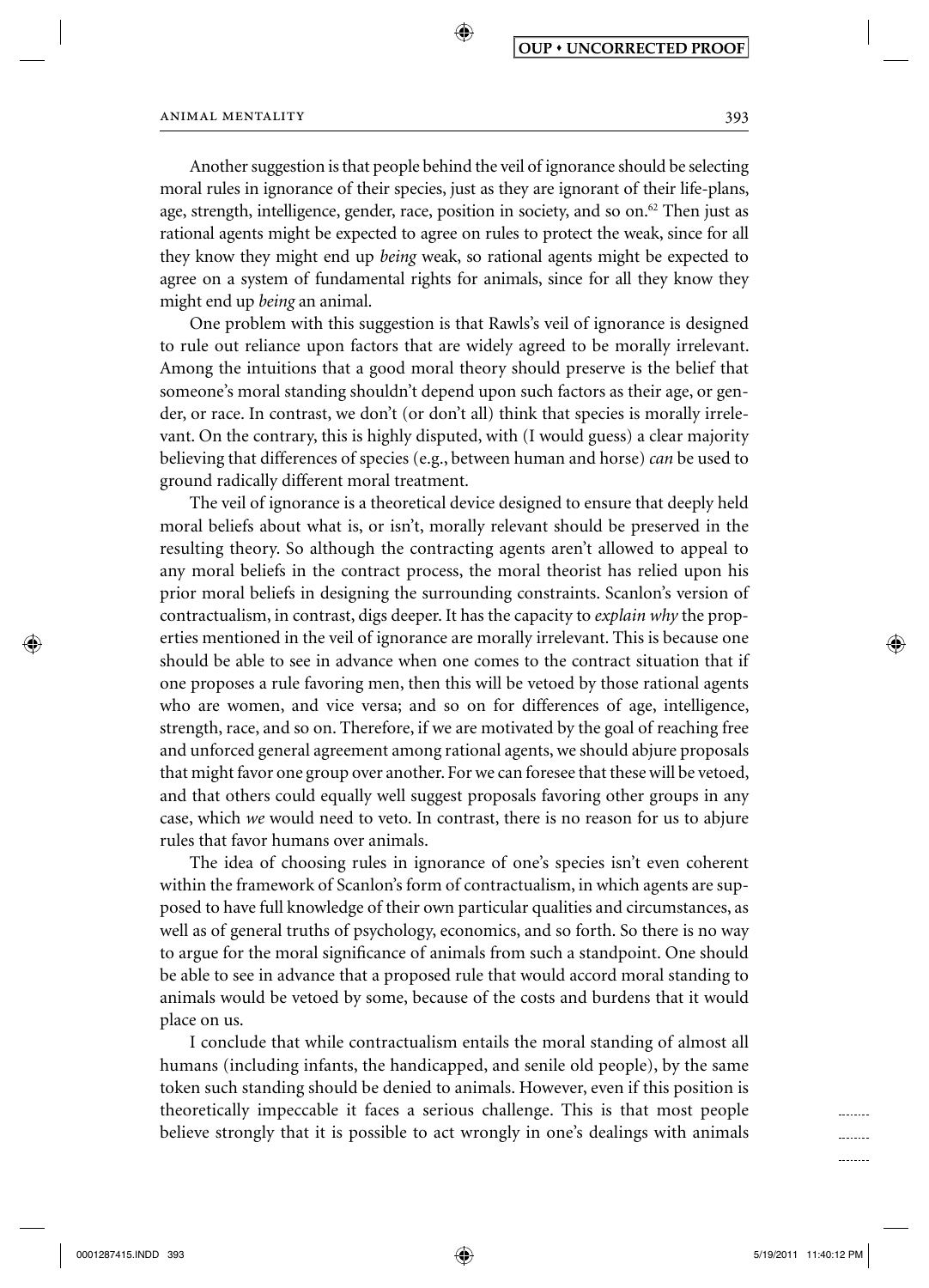⊕

394 **animal minds and their moral significance** 

(especially by displaying cruelty). Most people also believe that it is something about what is happening *to the animal* that warrants the moral criticism. These are powerful intuitions that need to be explained, or explained away. This will form the topic of section 8.

♠

## **INDIRECT MORAL SIGNIFICANCE FOR ANIMALS**

 Imagine that while walking in a city one evening you turn a corner to confront a group of teenagers who have caught a cat, doused it in kerosene, and are about to set it alight. Of course you would be horrified. You would think that the teenagers were doing something very wrong, and the vast majority of people would agree with you. It would be a serious black mark against contractualist moral theories in general, and against the line that I am pursuing in this chapter, if this intuition could not be accommodated.

 To meet this challenge, we should claim that while we do have duties toward animals, they are *indirect* , in the sense that the duties are owed to someone other than the animal, and that they fail to have any corresponding rights in the animal. According to one suggestion, they derive from a direct duty not to cause unnecessary offense to the feelings of animal lovers or animal owners, and it is to them that we have the duty. Compare the above scenario with this one: while walking though a city you come across a pair of young people, stark naked, making love on a park bench in broad daylight. In this case, too, you would be horrified, and you would think that they were doing something wrong. But the wrongness isn't, as it were, intrinsic to the activity. It is rather that the love-making is being conducted in a way that might be disturbing or distressing to other people: namely, in public. Likewise, it might be said, in the case of the teenagers setting light to the cat: what they are doing is wrong because it is likely to be disturbing or distressing to other people.

 This particular proposal isn't at all promising. While it can explain why the teenagers are wrong to set light to a cat in the street (since there is a danger that they might be observed), it can't easily explain our intuition that it would be wrong of them to set light to the cat in the privacy of their own garage. Admittedly, there is some wiggle room here if one wanted to defend the account. For animals, having minds of their own, are apt to render public a suffering that was intended to remain private. The burning cat might escape from the garage, for example, or might emit such ear-piercing screams that the neighbors feel called upon to investigate.

 We can demonstrate the inadequacy of this whole approach through an example in which such factors are decisively controlled for, such as the example of Astrid the astronaut. You are to imagine that Astrid is an extremely rich woman who has become tired of life on Earth, and who purchases a space rocket for herself so that she can escape that life permanently. She blasts off on a trajectory that will eventually take her out of the solar system, and she doesn't carry with her a radio or any other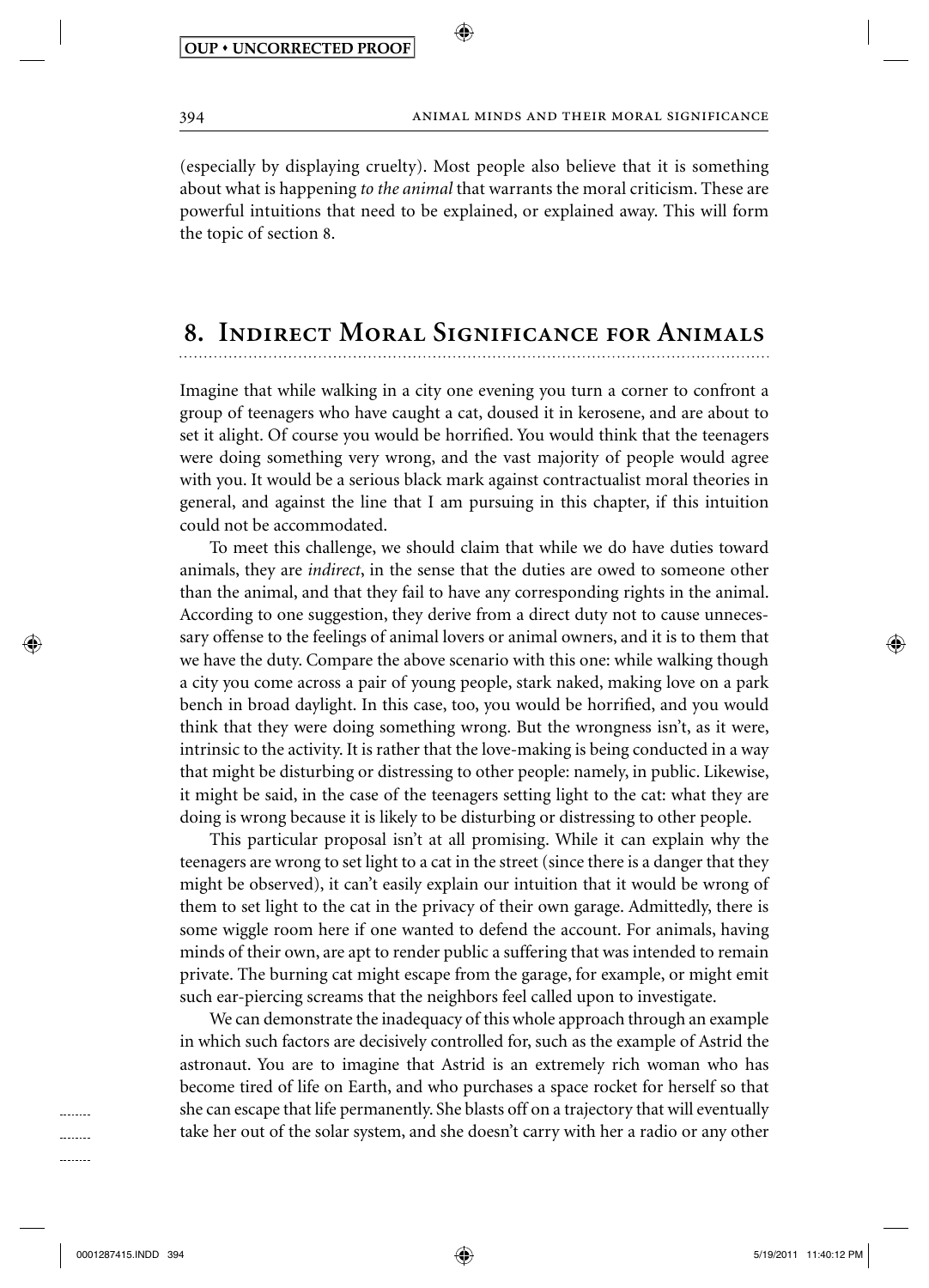means of communication. We can therefore know that she will never again have any contact with anyone who remains on Earth. Suppose now that Astrid has taken with her a cat for company, but that at a certain point in the journey, out of boredom, she starts to use the cat for a dart-board, or does something else that would cause the cat unspeakable pain. Astrid does something very wrong, but the grounds of its wrongness can't be the danger that animal lovers will discover and be upset, because we know from the description of the case that there is no such danger.

 Quite a different approach, which I shall spend most of the remainder of this section developing and defending, would be to claim that the action of torturing a cat is wrong because of what it shows about the moral character of the actor, not because it infringes any rights or is likely to cause distress to other people. Specifically, what the teenagers do in the street and what Astrid does in her space rocket show them to be *cruel* , which would be our ground for saying that the actions themselves are wrong. In order for this account to work, however, it needs to be shown more generally that we sometimes judge actions by the qualities of moral character that they evince (without necessarily being aware that we are doing so), irrespective of any morally significant harm that they cause or of any rights that they infringe.

 Return to the example of Astrid the astronaut, but now suppose that, in addition to a cat, she has taken with her another person. In one version of the story, this might be her beloved grandfather. In another version of the story (to avoid contaminating our intuitions with beliefs about family duties) it might be an employee whom she hires to work for her as a lifetime servant. Now at a certain point in the journey, this other person dies. Astrid's response is to cut up the corpse into small pieces, thereafter storing them in the refrigerator and feeding them one by one to the cat.

 What Astrid does is wrong. But why? It causes no direct harm of any sort because her companion is dead and can't know or be upset, and nor can any harm be caused indirectly to others. In the nature of the case, no one else can ever know and be offended, nor are any rights infringed. Even if one thinks that the dead have rights (which is doubtful), Astrid might know that her companion was a nonbeliever who took not the slightest interest in ceremonies for the dead. He might once have said to her, "Once I am dead I don't care what happens to my corpse; you can do what you like with it," thus waiving any rights that he might have in the matter. But still one has the intuition that Astrid does something very wrong.

 Why is what Astrid does wrong? I suggest it is because of what it shows about *her* . Just as her treatment of her cat shows her to be cruel, so her treatment of her dead companion displays a kind of disrespectful, inhuman, attitude toward humanity in general and her companion in particular. (Note that practices for honoring the dead, and for treating corpses with respect, are a human universal. They are common to all cultures across all times.)<sup>63</sup> In each case, we judge the action to be wrong because of the flaw that it evinces (both manifesting and further encouraging and developing) in her moral character, I suggest.

 Consider a different sort of example. Suppose that lazy Jane is a doctor who is attending a conference of other medical professionals at a large hotel. She is relaxing in the bar during the evening, sitting alone in a cubicle with her drink. The bar is so

⊕

⊕

♠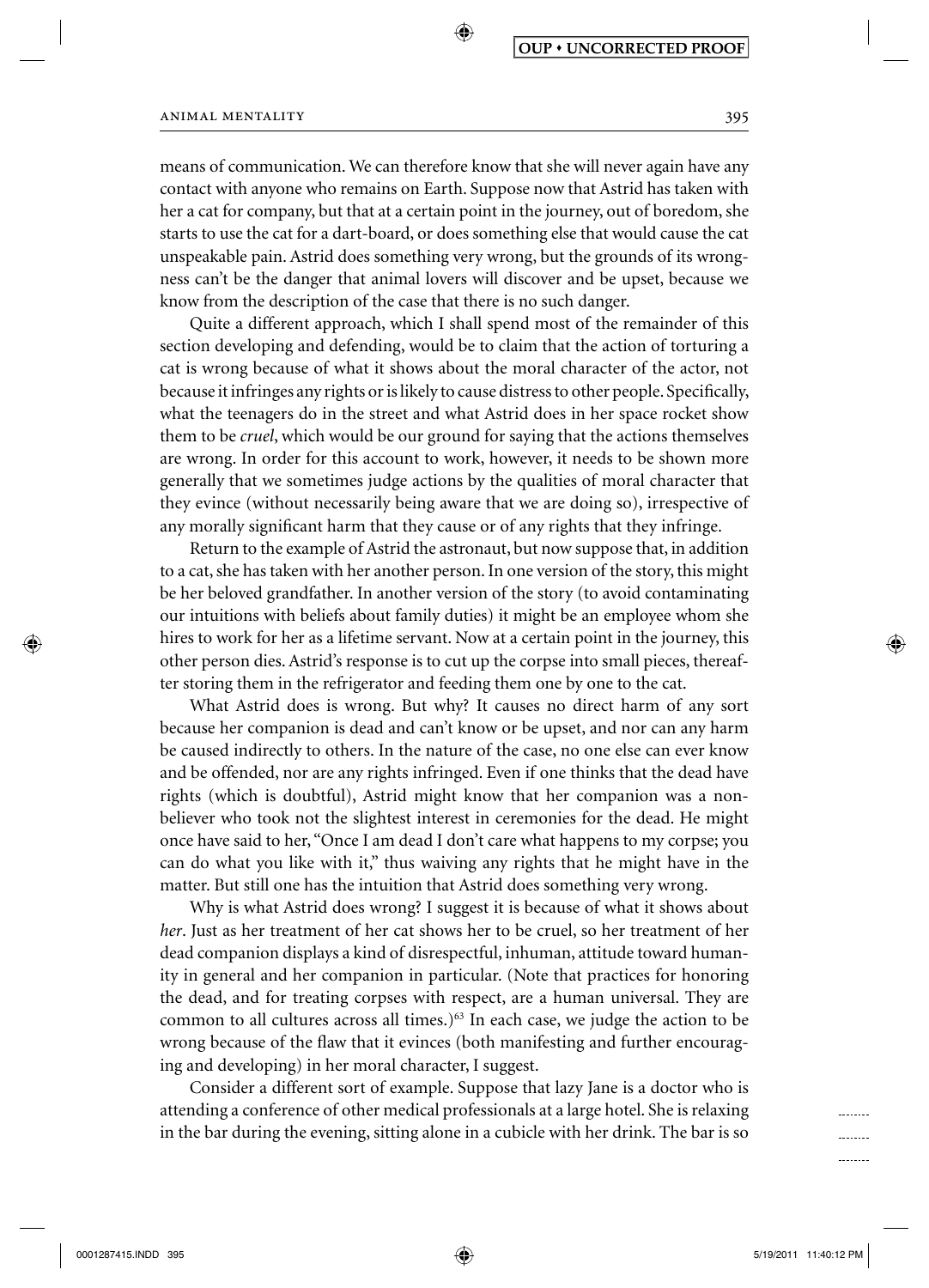⊕

#### 396 **animal minds and their moral significance**

arranged that there are many separate cubicles surrounding it, from each of which the bar itself is plainly visible, but the insides of which are invisible to each other. Jane is idly watching someone walk alone toward the bar when he collapses to the floor with all the signs of having undergone a serious heart attack. Jane feels no impulse to assist him, and continues calmly sipping her martini.

♠

 Plainly what Jane does (or in this case, doesn't do) is wrong. But why? We can suppose that no harm is caused. Because the man collapses in plain view of dozens of medical personnel, expert help is swift in arriving, and she had every reason to believe that this would be so in the circumstances. Nor are any rights infringed. Even if there is such a thing as a general right to medical assistance when sick (which is doubtful), the man had no claim on her help in particular. If he had still been able to speak, he could have said, and (perhaps) said truly, "Someone should help me." But he surely wouldn't have been correct if he had said, "Jane, in particular, should help me." Since our belief in the wrongness of Jane's inactivity survives these points, the explanation must be the one that we offered in connection with Astrid the astronaut: it is wrong because of what it reveals about *her*. Specifically, it shows her to be callous and indifferent to the suffering of other people; or at least it shows that she lacks the sort of spontaneous, emotional, non-calculative, concern for others that we think a good person should have.

 My suggestion is that our duties toward animals are indirect in just this sort of way. They derive from the good or bad qualities of moral character that the actions in question would display and encourage, where those qualities *are* good or bad in virtue of the role that they play in the agent's interactions with other human beings. On this account, the most basic kind of wrongdoing toward animals is *cruelty* . A cruel action is wrong because it evinces a cruel character, but what makes a cruel character bad is that it is likely to express itself in cruelty toward *humans* , which would involve direct violations of the rights of those who are caused to suffer. Our intuition that the teenagers and Astrid all act wrongly is thereby explained, but explained in a way that is consistent with the claim that animals lack moral standing.

I shall return to elaborate on this idea shortly. But first we need to ask how, in general, qualities of character, or virtues, acquire their significance within a contractualist moral framework. This question needs to be answered before the position sketched above can be considered theoretically acceptable.

 Contracting rational agents should know in advance that human beings aren't calculating machines. We have limited time, limited memory, limited attention, and limited intellectual powers. In consequence, in everyday life we frequently have to rely on a suite of "quick and dirty" heuristics for decision making, rather than reasoning our way slowly and laboriously to the optimal solution.<sup>64</sup> Contracting rational agents should also realize the vital role that motivational states and emotional reactions play in human decision making.<sup>65</sup> Hence, they should do far more than agree on a framework of rules to govern their behavior. They should also agree to foster certain long-term dispositions of motivation and emotion that will make right action much more likely (especially when action is spontaneous, or undertaken

0001287415.INDD 396 **001287415.INDD** 396 **1012011** 11:40:12 PM **12:40:12 PM /19/2011** 11:40:12 PM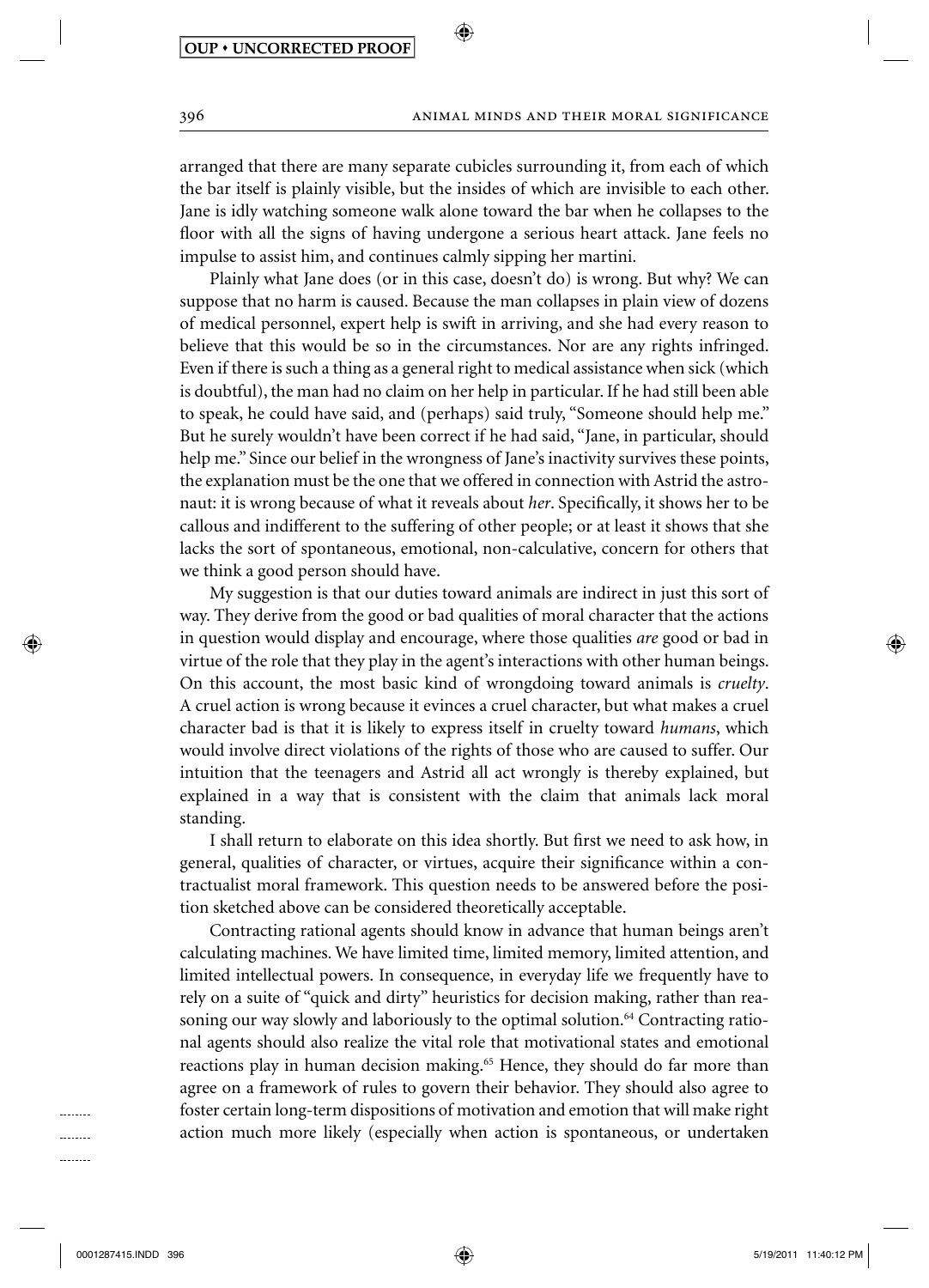under severe time constraints). That is to say: contracting agents should agree on a duty to foster certain qualities of character, namely, the *virtues* .

♠

 For example, contracting agents should agree on a duty to develop the virtue of beneficence because they should foresee that more than merely rules of justice are necessary for human beings to flourish. (Such rules are for the most part negative in form: "Don't steal, don't kidnap, don't kill, etc.") Humans also need to develop positive attachments to the welfare of others, fostering a disposition and willingness to help other people when they can do so at no important cost to themselves. For there are many ways in which people will inevitably, at some point in their lives, need the assistance of others if they are to succeed with their plans and projects, ranging from needing the kindness of a neighbor to jumpstart one's car on a frosty morning, to needing someone on the river bank to throw one a life-buoy or rope when one is drowning. It is important to notice, moreover, that this does *not* mean that actions undertaken out of generosity are really self-interested ones. On the contrary, generous people are people who feel an impulse to help others simply because they can see that the other person needs it. It only means that self-interest enters into the explanation of why generosity is a virtue. This is because self-interested rational agents attempting to agree on a framework of rules that no one could reasonably reject would agree on a duty to become a generous sort of person.

 Rational contractors should also agree that people's actions can be judged (that is, praised or blamed) for the qualities of character they evince, independently of the harm caused, and independently of violations of a right. This is because people *should possess* , or should develop, the required good qualities. Although these good qualities *are* good, in general, because of their effects on the welfare and rights of other people, their display on a given occasion can be independent of such effects. Hence we can and should evaluate the action in light of the qualities of character that it displays, independently of other considerations. It is for this reason that we can blame Astrid for her actions, even though she will never again have the opportunity to interact with other human beings.

 If the account given above of the reasons why it is wrong for the teenagers to set light to the cat is to be successful, then cruelty to animals needs to be psychologically and behaviorally linked to cruelty to humans. To a first approximation, it must be the case that there is a single virtue of kindness, and a single vice of cruelty, that can be displayed toward either group. How plausible is this? The American Society for the Prevention of Cruelty to Animals claims on its website to have amassed voluminous evidence that people who are cruel to animals are also likely to engage in cruelty that involves human beings. 66 The United Kingdom's RSPCA makes a similar claim on its "information for professionals" website, citing a number of empirical studies,<sup>67</sup> and prior to the Animal Welfare Act (which came into force in April 2007), the Society's prosecutions for cruelty to animals were almost always built upon this premise.

 It certainly appears that attitudes toward the sufferings of humans and animals are quite deeply linked, at least in western culture. This is because many of us have pets whom we treat as honorary family members, toward whom we feel filial

⊕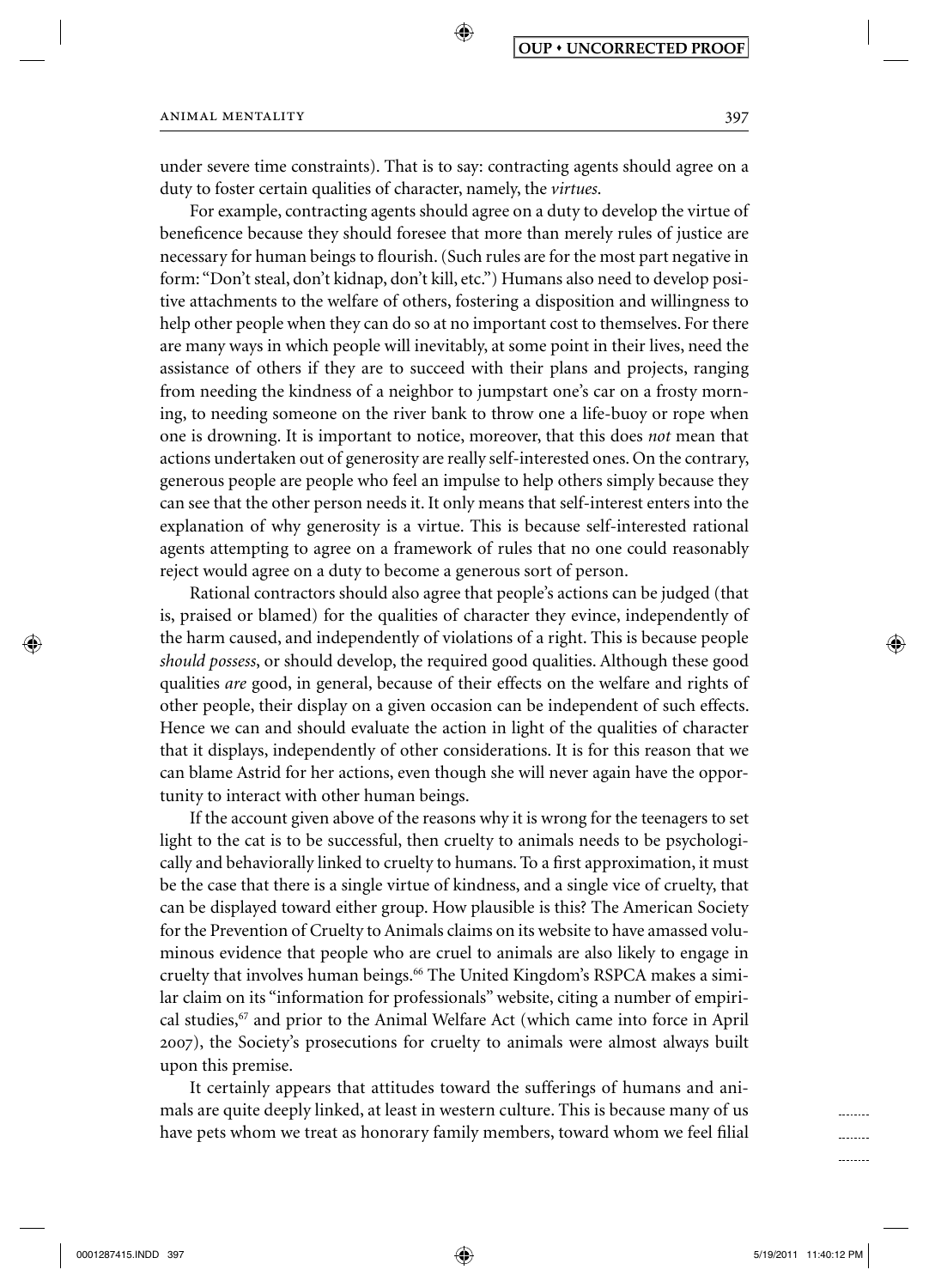⊕

#### 398 **1988 animal minds and their moral significance**

obligations. Our practices of child-rearing also make central use of animal subjects in moral education. A child's first introduction to moral principles will often involve ones that are focused upon animals. A parent says, "Don't be cruel—you mustn't pull the whiskers out of the cat," "You must make sure that your pet gerbil has plenty of water," and so on and so forth. It would not be surprising, then, if attitudes toward the sufferings and welfare of animals and humans should thereafter be pretty tightly linked. This will warrant us in saying that the teenagers who are setting light to a cat are doing something wrong, not because the cat has moral standing, but because they are evincing attitudes that are likely to manifest themselves in their dealings with human beings.

♠

 It seems possible, however, that the linkages that exist between attitudes to human and animal suffering depend upon local cultural factors. Hence it might be questioned whether these links reflect properties of a universal human nature. In cultures where pets aren't kept, where people's interactions with animals are entirely pragmatic (e.g., through hunting or farming), and where animals aren't used as exemplars in moral education, it is possible that these attitudes are pretty cleanly separable. At the very least, since cruelty involves causing *unjustified* suffering (just as murder is unjustified killing), we would expect cultures to differ a great deal in the circumstances in which cruelty is displayed toward an animal, because the virtue in question will have been molded by cultural assumptions and expectations. Thus consider someone in another culture who hangs a dog in a noose, strangling it slowly to death (perhaps because this is believed to make the meat taste better). This might not display cruelty under local conditions (at least in the sense of evincing a quality of character that is likely to generalize to that person's treatment of human beings), although in someone from our culture who behaved likewise it would do so.

 If these speculations are correct, then our western moral attitudes toward animals should be thought of as forming part of the *conventional* content of our morality. If there is nothing in our human nature that links causing suffering to animals with cruelty to humans, then contracting rational agents would have no reason to insist upon a rule forbidding harsh treatment of animals, or a rule mandating a virtue of kindness that extends to animals. But contracting agents have to settle upon some or other way of bringing up their children, and cultural practices (such as pet-keeping) may be adopted for reasons having nothing to do with the moral contract itself, but which nevertheless have an impact upon morals. Given such facts, we can become obliged not to be cruel to animals. However, the question whether the wrongness of (what we take to be) cruelty-evincing behavior toward animals is either a conventional component of morality, on the one hand, or depends on universal facts about human nature, on the other, isn't the main issue. This is because, on either account, such wrongness will be consistent with the denial of moral standing to animals.

 In either case, moreover, it is important to see that someone with the right sort of kindly character who acts to prevent suffering to an animal will do so *for the sake of the animal*. This is required for having the right sort of sympathetic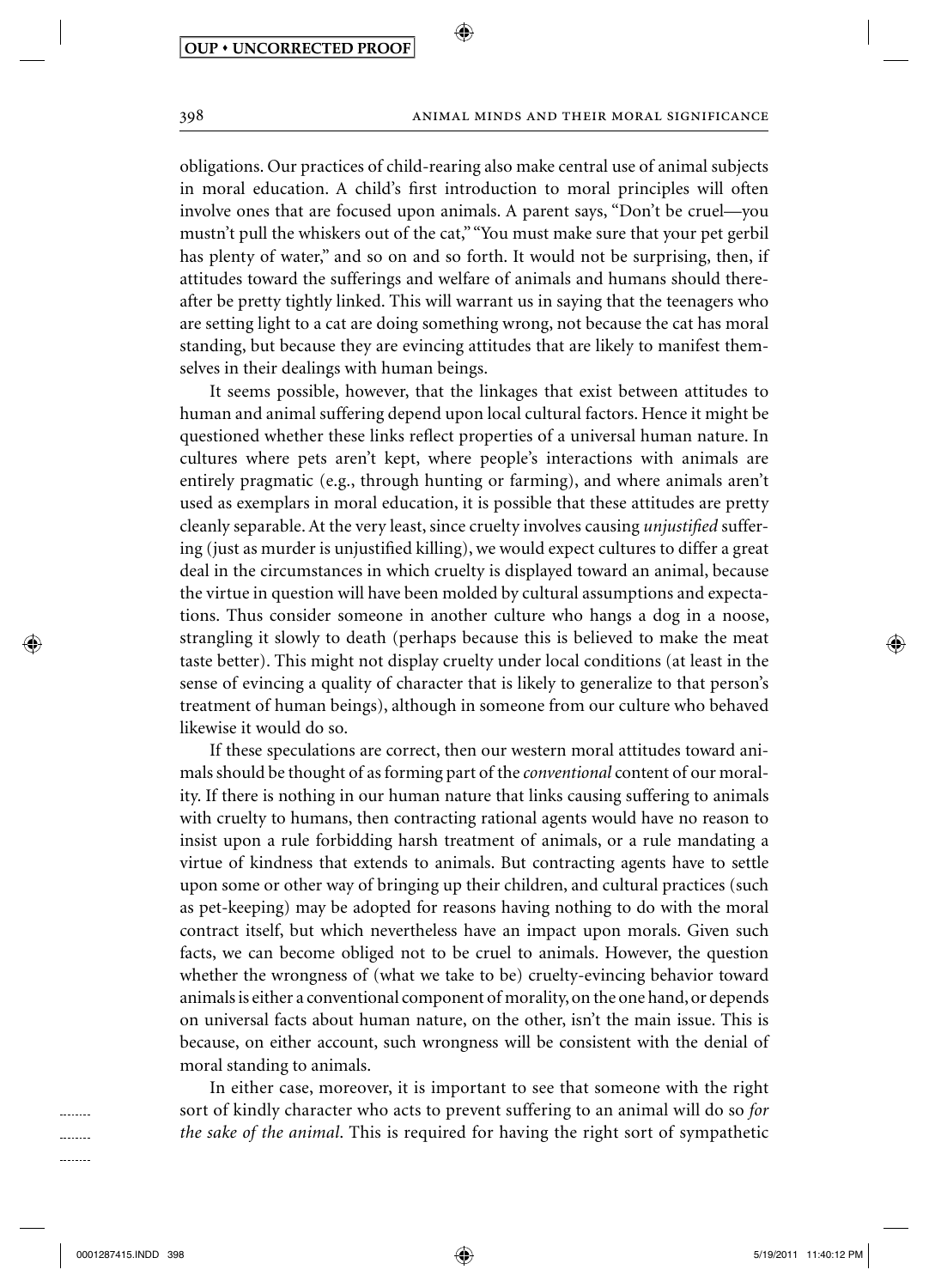attitude. The latter involves a spontaneous upwelling of sympathy at the sight or sound of suffering (at least in certain circumstances). Likewise, it is something about the animal itself (its pain) that forms the immediate object of the emotion, and of the subsequent response. Certainly, someone acting to ease the suffering of an animal won't be doing it to try to make himself into a better person! Nevertheless, the reason why this attitude is a virtue at all will be because of the way in which the behavior is likely to manifest itself in the person's dealings with other human beings.

♠

 We can therefore explain away the commonsense intuition that when we are morally obliged to act to prevent suffering to an animal, we are required to do so *for the sake of the animal* (where this would be understood to entail that the animal itself has standing). As a theoretical claim about what grounds our duties toward animals, this is false, since animals lack standing. But as a psychological claim about the state of mind and motivations of the actor, who has acquired the right kind of kindly attitude, it is true. While agents should act as they do for the animal's sake (with the animal's interests in mind), the reason why they are required to do so doesn't advert to facts about the animal (which would then require animals to have standing), but rather to the wider effects on human beings.

## **9. The Expanding Circle**

 We have seen how contractualism can explain why cruelty to animals is wrong while denying that animals have moral standing. However, a final challenge remains: How are the changing attitudes toward animals (at least in western cultures) to be explained? Why do so many more people today think that animals have moral standing? Singer has a plausible story to tell, which makes the change in question appear progressive. 68 According to Singer, as we have seen, morality is sympathy based. Initially, feelings of sympathy were confined to members of one's own family or tribe. However, rational considerations have forced the moral circle to expand because one can see that there is no relevant moral difference between the suffering of someone in one's own social group and the suffering of someone from another tribe or nation state. On Singer's telling, the same rational movement of thought has now (for many people) caused the moral circle to expand still further to embrace animals.

 One aspect of this challenge has already been addressed above. For we have shown in section 7 that the divide between humans and animals is by no means arbitrary from the perspective of contractualism. Moreover, there are reasons (briefly reviewed in sections 4 and  $\zeta$ ) for preferring contractualist moral theories to utilitarian ones. But why, then, have so many people come to feel that animals have moral standing, if really they don't? I am forced to deploy a form of error-theory. I claim that people have been seduced by faulty arguments and false theoretical

⊕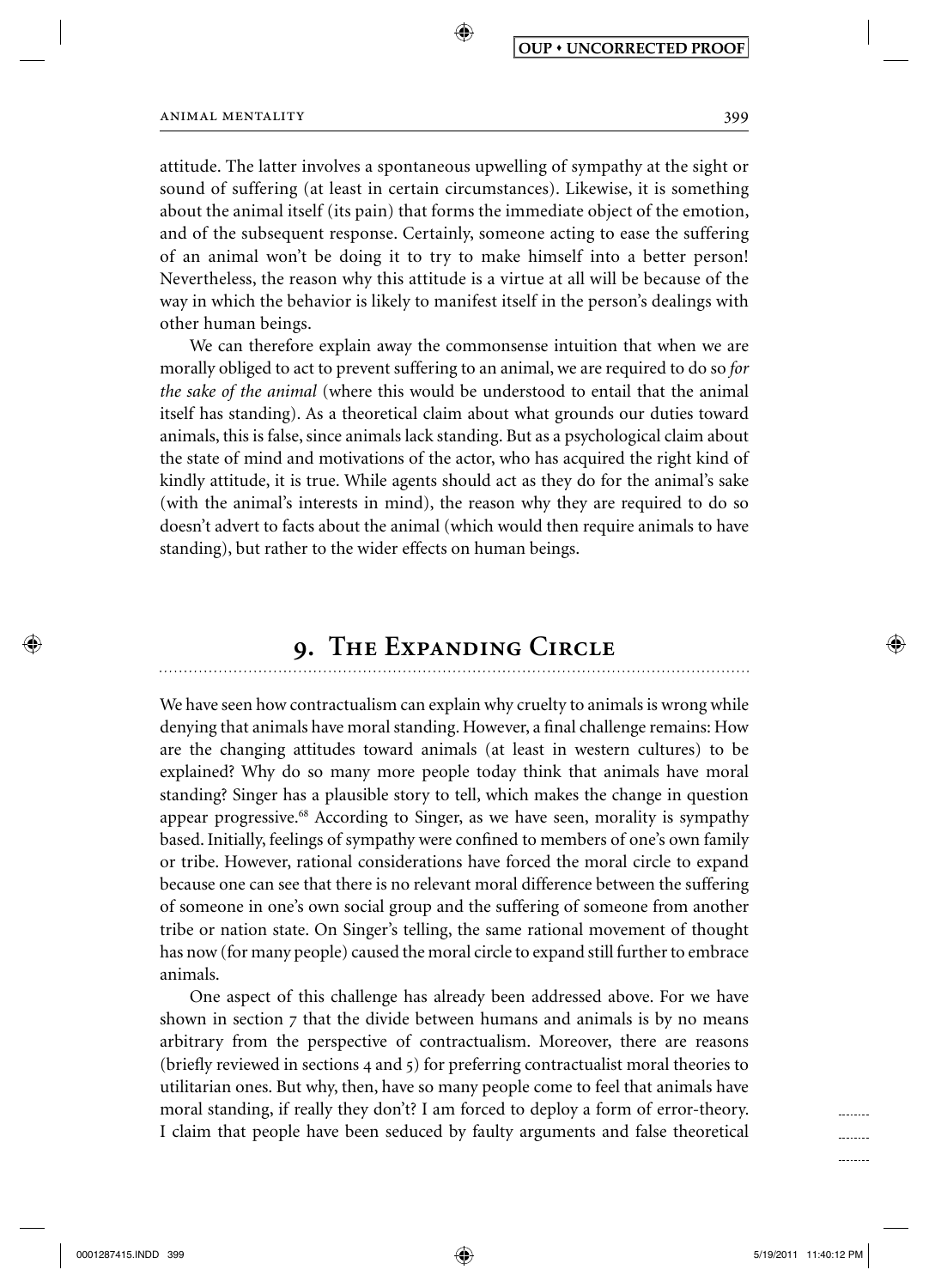assumptions, as well as by psychological tendencies that are apt to get reinforced in our culture. In fact, I can offer two distinct lines of explanation. Since these are consistent with one another, both may actually be at work.

♠

 We have already noted in section 8 how we use people's treatment of animals as an indicator of moral character. It may be that such a tendency is innate, and is partly a product of sexual selection. We know that what people want most in a marriage partner all around the world is someone who is kind.<sup>69</sup> Hence, kindly behavior toward animals (as well as other people's children) may be an honest indicator of fitness. (A thought experiment: you see a stranger in the street stop to lift up a cicada from a place where it is likely to get crushed, putting it safely on a nearby tree. Wouldn't you be inclined to feel warmly toward that person, even if, like most people, you don't think that insects have moral standing?) We also know that infants as young as six months of age show a preference for helpful over neutral agents, as well as a preference for neutral agents over unhelpful ones.<sup>70</sup> (This, too, may be adaptive, given how vulnerable infants still are at ages when they would normally start interacting with strangers.) Moreover, these preferences are displayed in respect to anything that gives off cues of animacy, including cartoon squares and triangles (on which a pair of eyes may have been drawn) that appear to be capable of self-motion. It would seem, therefore, that humans possess an innate tendency to prefer people who behave in a kindly fashion toward other agents, even when those agents are quite minimally characterized as such.

 In previous eras, such an innate tendency would presumably have been prevented by social learning from issuing in a belief in the moral standing of all agents. Children would have observed adults interacting with animals in the context of hunting, fishing, and farming (as well as listening to adults talk). However, in our own culture there are few opportunities for such correction to take place, except in respect of adults' treatment of household and garden pests (which are insects, for the most part). Most children today have no experience of hunting, and little experience of farming beyond visits to a petting zoo and whatever they learn from television and books. Most children's only contact with vertebrate animals is with pets, who are generally treated in our culture as honorary members of a family. With nothing to prevent them from doing so, children's natural inclinations to feel warmly toward people who are kind, and not unkind, to other agents, leaves them wide open to a tendency to *moralize* such feelings, resulting in a belief in the moral standing of vertebrate animals. But in my view this is an error, comparable to the manner in which people in many cultures have tended to moralize their initial feelings of revulsion toward consensual incest between siblings or toward homosexuality.<sup>71</sup>

 A second explanation of the "expanding circle" in our culture is suggested by the literature on *dehumanization*.<sup>72</sup> In what ways do humans tend to conceive of other groups of humans when they deny them moral standing and think that they may kill or harm them with impunity? Interestingly, and counting against

⊕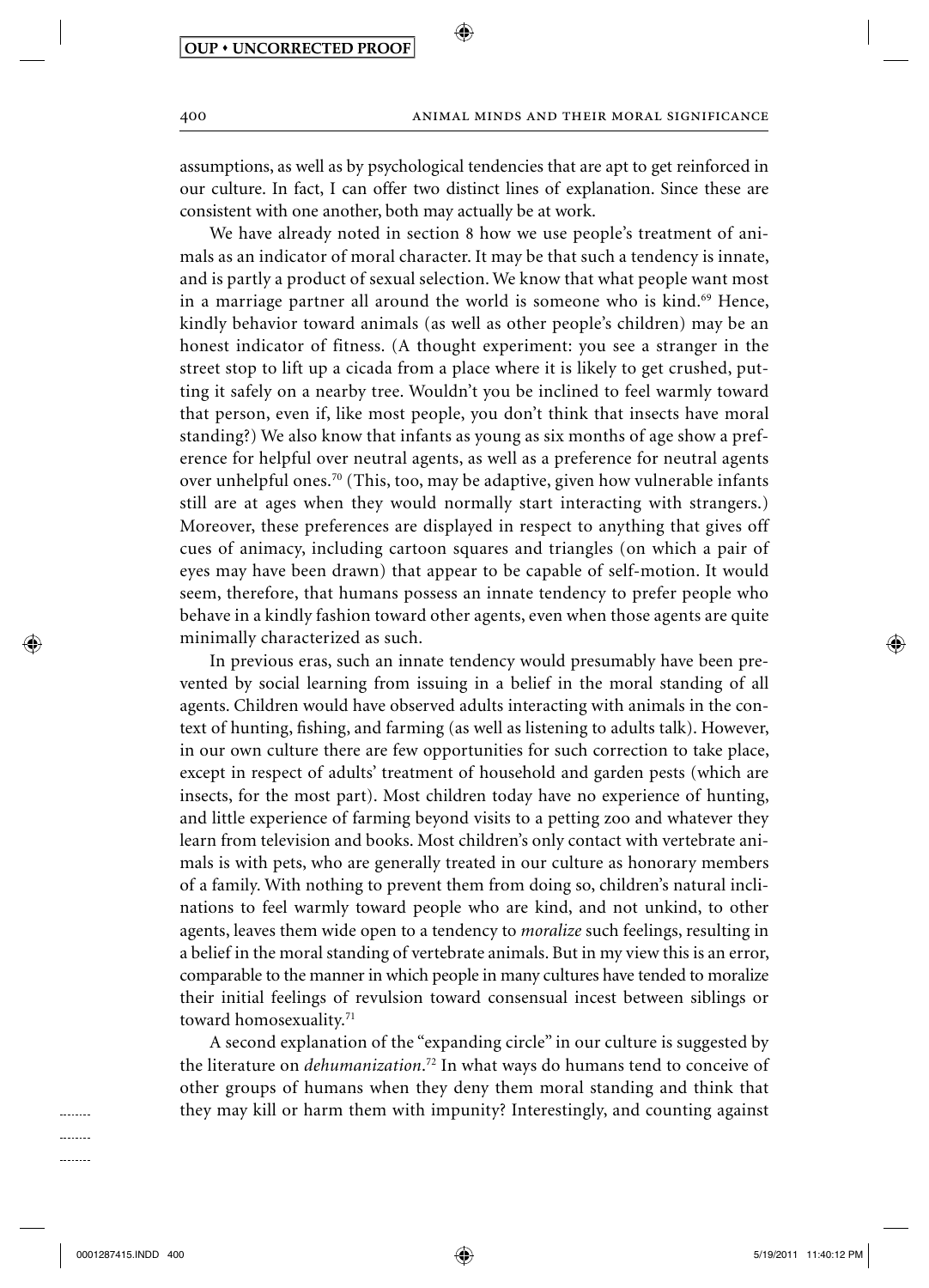Singer's sympathy-based ethic as an account of our moral psychology, people don't usually deny that dehumanized groups feel pain, or fear, or other emotions that humans share with animals. Rather, what is denied is that those groups are subject to *distinctively human* emotions of love, guilt, indignation, shame, and so forth. Indeed, it appears that the upshot of dehumanization is a denial that members of the other group possess some of the main ingredients of rational agency, in the sense discussed in section 7. By parity of reasoning, then, one might expect that widening the moral circle to include some animals would be associated with a tendency to attribute human-like emotional states to them. In this connection, it is surely no accident that representations of animals as undergoing such states are now *rife* in children's story books, movies, and in popular culture more generally. But again the result is a moral mistake. By overhumanizing the psychological states of animals in the fantasy lives of young people we create a tendency (which mostly remains unconscious, no doubt) to think of them as rational agents and potential collaborators, and hence as possessing moral standing in their own right.

♠

 If the position defended in this chapter is correct, in contrast, then the increasing moral importance accorded to animals in our culture can be seen as a form of creeping moral corruption and should be resisted. Particular attention would need to be paid to the moral education of our young, correcting each of the corruptive tendencies identified above.

### **10. Conclusion**

 This chapter has defended a number of important claims. One is that the kind of mindedness that makes sympathy appropriate is *extremely* widespread in the animal kingdom, extending to individuals belonging to many species of invertebrate. This presents utilitarian moral theories with a challenge: either to somehow persuade us of the moral standing of bees, spiders, and ants, or to find some morally relevant difference between the sufferings of invertebrates and those of mammals. (Moreover, the latter would need to be done in a naturalistically acceptable way, in my view, without making a commitment to the mind-independence of value.) Another claim defended in this chapter is that we possess at least one cognitive adaptation that sets us apart from other animals. This is a psychology that enables and supports cooperation and norm-governed behavior. From a contractualist perspective, morality is the outcome of an idealized contract among agents who share such a psychology, undertaken to constrain and guide their relations with one another. If contractualism provides the best framework for moral theorizing, as I have suggested, then the upshot is that almost all humans, but no other animals, possess moral standing.

⊕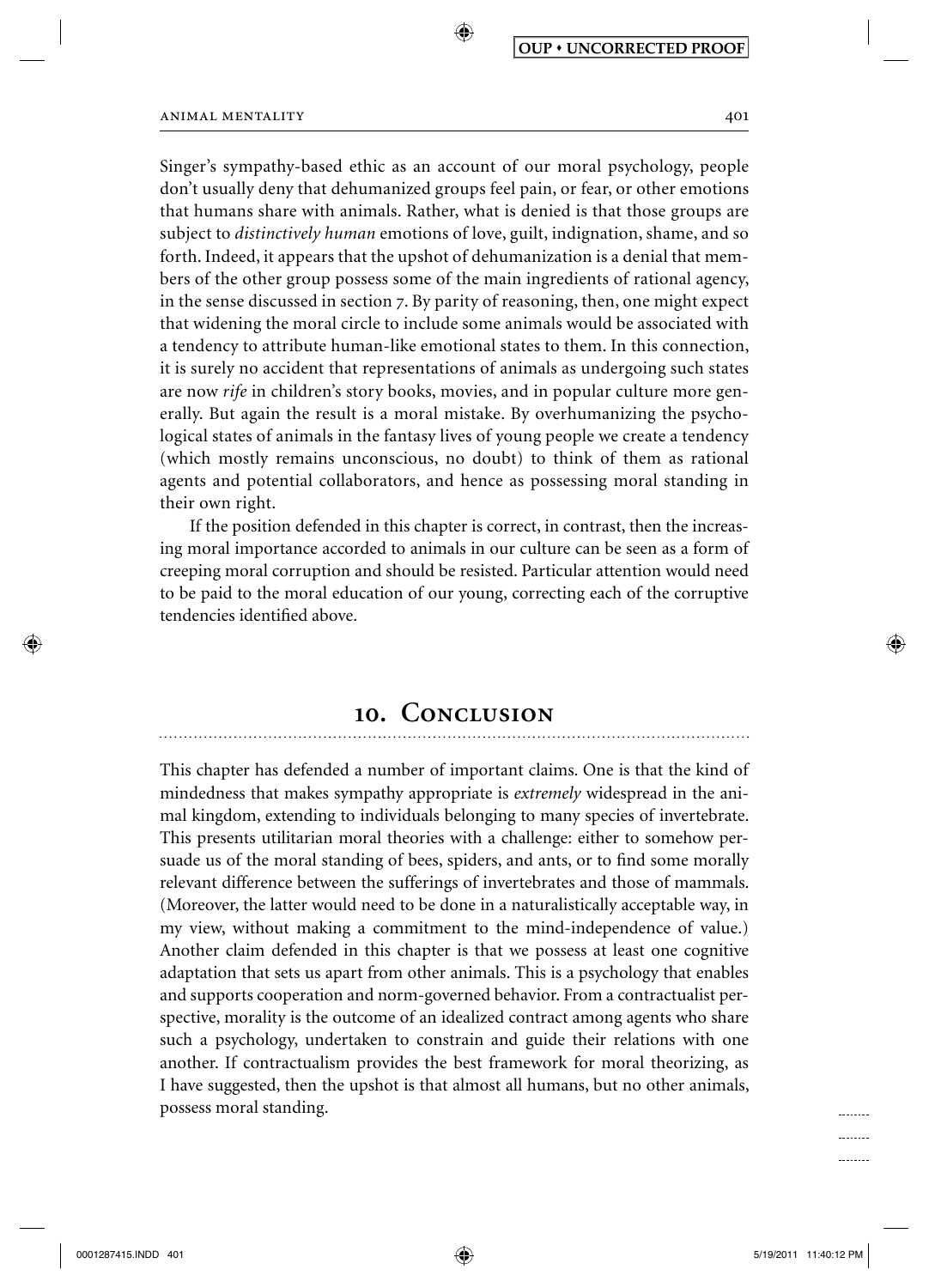OUP . UNCORRECTED PROOF

402 **animal minds and their moral significance** 

#### **NOTES**

⊕

 1. Both premises are endorsed by Peter Carruthers , "Brute Experience," *Journal of Philosophy* 86 (1989): 258–69 .

2. See among others Fred Dretske, *Naturalizing the Mind* (Cambridge, Mass.: MIT Press, 1995); Michael Tye, *Ten Problems of Consciousness* (Cambridge, Mass.: MIT Press, 1995) , and Tye , *Consciousness, Color, and Content* (Cambridge, Mass.: MIT Press, 2000) .

 3. See among others William Lycan , *Consciousness and Experience* (Cambridge, Mass.: MIT Press, 1996); Peter Carruthers, *Phenomenal Consciousness* (Cambridge: Cambridge University Press, 2000) , and *Consciousness: Essays from a Higher-Order Perspective* (Oxford: Oxford University Press, 2005) ; and David Rosenthal , *Consciousness and the Mind* (Oxford: Oxford University Press, 2005) .

4. Lycan, *Consciousness and Experience* .

5. Rosenthal, *Consciousness and the Mind* .

6. Carruthers, *Phenomenal Consciousness* .

 7. See: Brian Hare , Josep Call , and Michael Tomasello , "Do Chimpanzees Know What Conspecifics Know?" *Animal Behavior* 61 (2001): 139–51; Brian Hare, E. Addessi, Josep Call, Michael Tomasello , and E. Visalberghi , "Do Capuchin Monkeys, *Cebus paella* , Know What Conspecifics Do and Do Not See?" *Animal Behavior* 65 (2003): 131-42; Michael Tomasello, Josep Call , and Brian Hare , "Chimpanzees Understand Psychological States—The Question is Which Ones and To What Extent," *Trends in Cognitive Sciences* 7 (2003): 153–56 ; and Laurie Santos, Aaron Nissen, and Jonathan Ferrugia, "Rhesus Monkeys (Macaca mulatta) Know What Others Can and Cannot Hear," *Animal Behavior* 71 (2006): 1175–81 .

8. John Smith, Wendy Shields, and David Washburn, "The Comparative Psychology of Uncertainty Monitoring and Metacognition," *Behavioral and Brain Sciences* 26 (2003): 317–73.

9. Peter Carruthers, "Metacognition in Animals: A Skeptical Look," Mind and *Language* 23 (2008): 58–89.

10. Alvin Golman, Simulating Minds: The Philosophy, Psychology, and Neuroscience of *Mindreading* (Oxford: Oxford University Press, 2006).

 11. Shaun Nichols and Stephen Stich , *Mindreading: An Integrated Account of Pretence, Self-Awareness, and Understanding of Other Minds* (Oxford: Oxford University Press, 2003).

 12. See Richard Byrne and Andrew Whiten , eds., *Machiavellian Intelligence* (Oxford: Oxford University Press, 1988) ; and Andrew Whiten and Richard Byrne , eds., *Machiavellian Intelligence II: Evaluations and Extensions* (Cambridge: Cambridge University Press, 1997) .

13. Laurence Weiskrantz, *Consciousness Lost and Found* (Oxford: Oxford University Press, 1997).

 14. Carruthers, "Brute Experience"; and see also Peter Carruthers , *The Animals Issue: Moral Theory in Practice* (Cambridge: Cambridge University Press, 1992) , chapter 8 .

 15. For an extended discussion of the arguments sketched here see Carruthers, *Consciousness*, chapters 9 and 10.

16. Robert Elwood and Mirjam Appel, "Pain Experience in Hermit Crabs?" Animal *Behavior* 77 (2009): 1243–46.

 17. Sharon Street , "A Darwinian Dilemma for Realist Theories of Value," *Philosophical Studies* 127 (2006): 109–66.

 18. Most theorists think that propositional attitudes aren't phenomenally conscious per se, although some attitudes may give rise to phenomenally conscious effects. There will be phenomenally conscious bodily sensations (e.g., a dry throat) causally associated with

⊕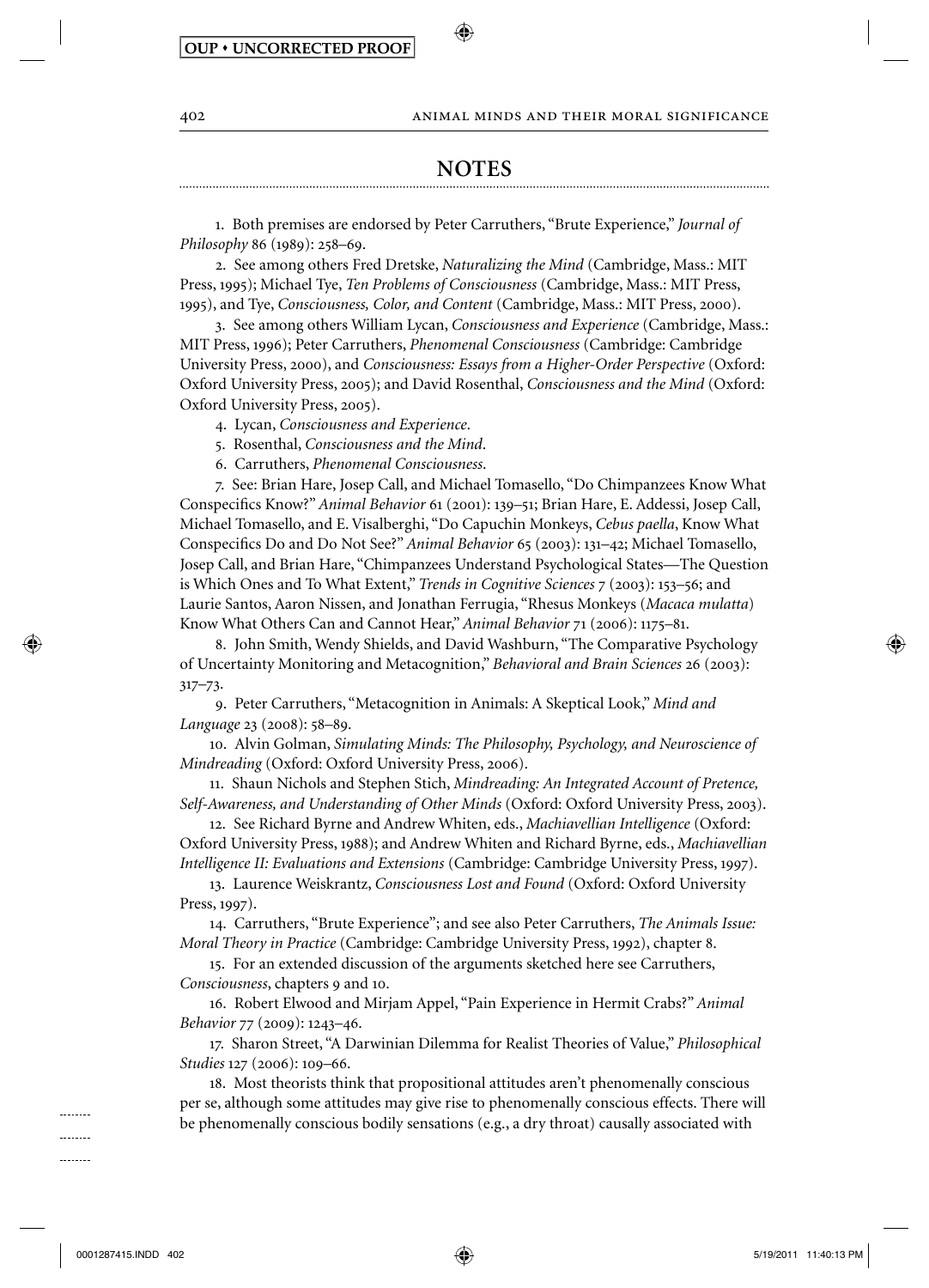one's desire to drink, for example. But that desire itself isn't phenomenally conscious, because it lacks the right kind of fine-grained nonconceptual content. Admittedly, some philosophers claim that some attitudes, too, are phenomenally conscious. See, for example, Galen Strawson, *Mental Reality* (Cambridge, Mass.: MIT Press, 1994); and Charles Siewert, *The Significance of Consciousness* (Princeton, N.J.: Princeton University Press, 1998). For a critique, see Peter Carruthers and Bénédicte Veillet, "The Case Against Cognitive Phenomenology," in *Cognitive Phenomenology* , ed. Tim Bayne and Michele Montague (Oxford: Oxford University Press, 2010) . But in any case, it is doubtful whether the phenomenally conscious properties of an attitude would have any bearing on the value or disvalue of the *objects* of that attitude. What makes pain a negative value for me is surely that I don't want it, not anything about the phenomenal properties of my desire for it to cease (supposing that there are any).

♠

19. John Searle, *The Rediscovery of the Mind* (Cambridge, Mass.: MIT Press, 1992).

20. See Donald Davidson, "Rational Animals," *Dialectica* 36 (1982): 317-27; and Jennifer Hornsby , *Simple Mindedness* (Cambridge, Mass.: Harvard University Press, 1997) .

21. Donald Davidson, "Thought and Talk," in *Mind and Language*, ed. Samuel Guttenplan (Oxford: Oxford University Press, 1975), 7–24.

22. See Daniel Kahneman, Paul Slovic, and Amos Tversky, eds., *Judgment under Uncertainty: Heuristics and Biases* (Cambridge: Cambridge University Press, 1982) ; and Dan Ariely , *Predictably Irrational: The Hidden Forces that Shape Our Decisions* (New York: HarperCollins, 2009).

23. Daniel Dennett, *The Intentional Stance* (Cambridge, Mass.: MIT Press, 1987).

24. William Ramsey, Stephen Stich, and J. Garon, "Connectionism, Eliminativism, and the Future of Folk Psychology," in *Philosophical Perspectives* , vol. 4, ed. J. Tomberlin (Atascadero, Calif.: Ridgeview Publishing, 1990), 499–534.

 25. For a more extended discussion of many of the points made in this section, together with others, see Peter Carruthers, *The Architecture of the Mind: Massive Modularity and the Flexibility of Thought* (Oxford: Oxford University Press, 2006), chapter 2; and Peter Carruthers , "Invertebrate Concepts Confront the Generality Constraint (and Win)," in *The Philosophy of Animal Minds* , ed. Robert Lurz (Cambridge: Cambridge University Press, 2009), 89–107 .

26. Charles Gallistel, Terrence Mark, Adam King, and P. Latham, "The Rat Approximates an Ideal Detector of Rates of Reward," *Journal of Experimental Psychology: Animal Behavior Processes* 27 (2001): 354–72.

27. Fuat Balci, David Freestone, and Charles Gallistel, "Risk Assessment in Man and Mouse," *Proceedings of the National Academy of Sciences* 106 (2009): 2459–63.

 28. See Charles Gallistel and J. Gibbon , "Time, Rate and Conditioning," *Psychological Review* 108 (2001): 289–344; and Charles Gallistel and Adam King, Memory and the *Computational Brain* (Chichester: Wiley-Blackwell, 2009) .

29. Emmanuelle Normand and Christophe Boesch, "Sophisticated Euclidean Maps in Forest Chimpanzees," *Animal Behaviour* 77 (2009): 1195–1201.

 30. For elaboration of this and related material, see Carruthers, *Architecture of the Mind*, chapter 2, and Carruthers, "Invertebrate Concepts Confront the Generality Constraint."

31. C. R. Gallistel, *The Organization of Learning* (Cambridge, Mass.: MIT Press, 1990).

32. T. Collett and M. Collett, "Memory Use in Insect Visual Navigation," Nature *Reviews: Neuroscience* 3 (2002): 542–52.

33. R. Menzel, U. Greggers, A. Smith, S. Berger, R. Brandt, S. Brunke, G. Bundrock, S. Hülse, T. Plümpe, S. Schaupp, E. Schüttler, S. Stach, J. Stindt, N. Stollhoff, and S. Watzl,

⊕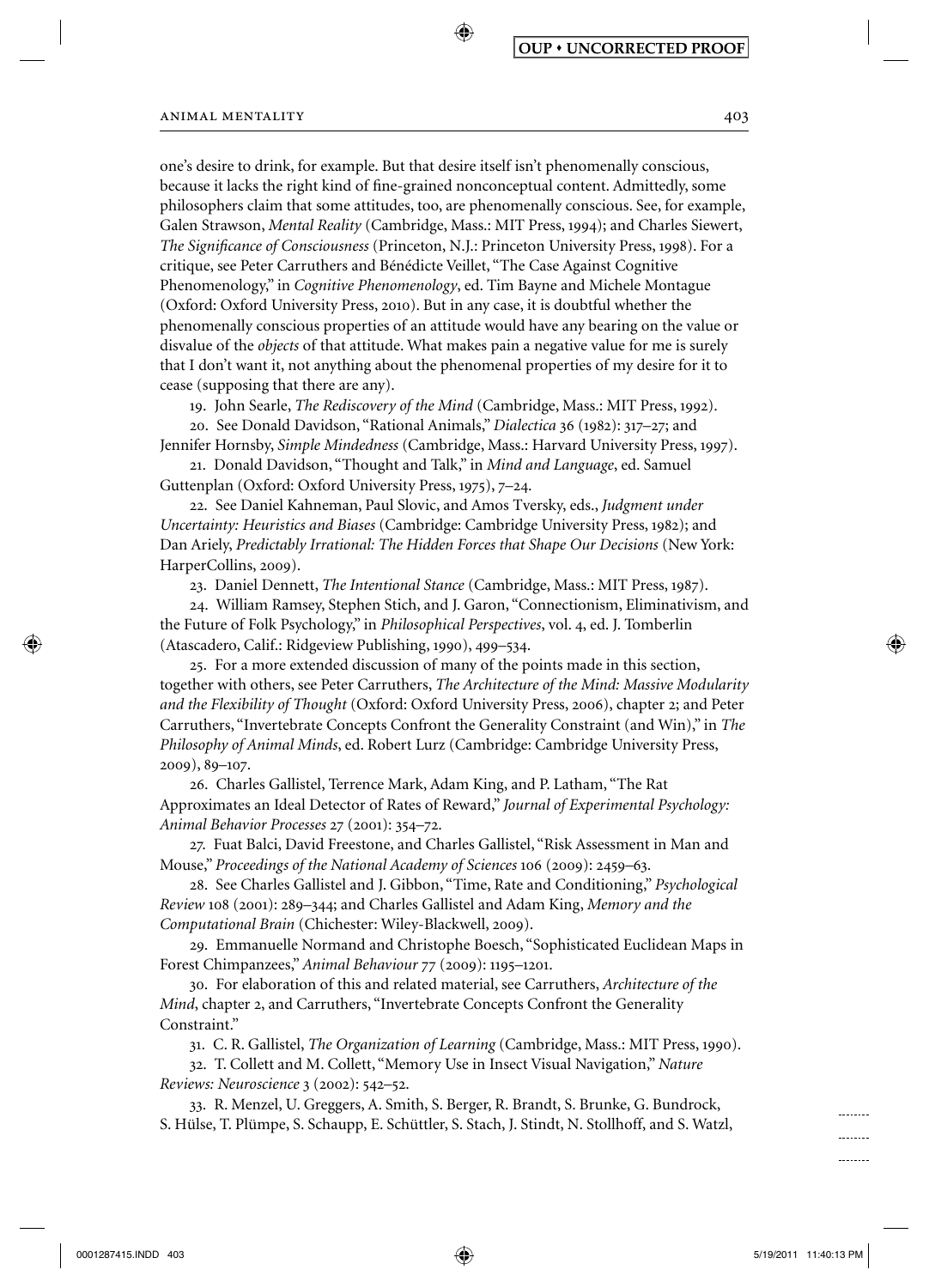"Honey Bees Navigate According to a Map-Like Spatial Memory," *Proceedings of the National Academy of Sciences* 102 (2005): 3040–45.

 34. Thomas Seeley , *The Wisdom of the Hive* (Cambridge, Mass.: Harvard University Press, 1995).

⊕

35. James Gould and Carol Gould, *The Honey Bee* (New York: Scientific American Library, 1988).

36. Menzel et al., "Honey Bees Navigate According to a Map-Like Spatial Memory."

 37. See the papers contained in Jonathan Evans and Keith Frankish , eds., *In Two Minds: Dual Systems and Beyond* (Oxford: Oxford University Press, 2009) .

38. See Keith Frankish, *Mind and Supermind* (Cambridge: Cambridge University Press, 2004) ; and Peter Carruthers, "An Architecture for Dual Reasoning", in *In Two Minds* , ed, Evans and Frankish, pp. 109–27.

 39. See Peter Carruthers , "The Illusion of Conscious Will," *Synthese* 159 (2007): 197–13 ; and "How We Know Our Own Minds: The Relationship Between Mindreading and Metacognition," *Behavioral and Brain Sciences* 32 (2009): 121–38 .

40. Jon Haidt, "The Emotional Dog and Its Rational Tail," *Psychological Review* 108  $(2001): 814 - 34.$ 

41. Daniel Fessler and Carlos Navarrete, "Third-Party Attitudes Toward Sibling Incest," *Evolution and Human Behavior* 25 (2004): 277–94.

42. Kiley Hamlin, Karen Wynn, and Paul Bloom, "Social Evaluation by Preverbal Infants," *Nature* 450 (2007): 557–59.

43. Jeremy Bentham, *An Introduction to the Principles of Morals and Legislation* (1789).

44. Peter Singer, *Practical Ethics* (Cambridge: Cambridge University Press, [1979]

1993); and *The Expanding Circle* (Oxford: Oxford University Press, 1981).

45. Street, "Darwinian Dilemma for Realist Theories of Value."

46. John Rawls , *A Theory of Justice* (Cambridge, Mass.: Harvard University Press, 1971).

47. Thomas Scanlon , "Contractualism and Utilitarianism," in *Utilitarianism and* 

*Beyond* , ed. A. Sen and B. Williams (Cambridge: Cambridge University Press, 1982), 103–28. 48. This is true of the later work of both Rawls and Scanlon, for example. See John

Rawls , *Political Liberalism* (New York: Columbia University Press, 1993) ; and Thomas Scanlon, *What We Owe to Each Other* (Cambridge, Mass.: Harvard University Press, 1998).

 49. See M. Hoffman , *Empathy and Moral Development* (Cambridge: Cambridge University Press, 2000); and Paul Bloom, *Descartes' Baby* (New York: Basic Books, 2004). 50. Scanlon, "Contractualism and Utilitarianism."

51. E. Turiel, *The Development of Social Knowledge* (Cambridge: Cambridge University Press, 1983) ; and *The Culture of Morality* (Cambridge: Cambridge University Press, 2002) .

52. See Robert Boyd and Peter Richerson, "Punishment Allows the Evolution of Cooperation (or Anything Else) in Sizable Groups," *Ethology and Sociobiology* 13 (1992): 171–95 ; and Peter Richerson and Robert Boyd , *Not by Genes Alone* (Chicago: University of Chicago Press, 2005).

53. Singer, *Practical Ethics* .

 54. For other arguments for the same conclusion, see Carruthers, *Animals Issue* , chapters 5 and 7.

 55. See Donald Brown , *Human Universals* (New York: McGraw-Hill, 1991) ; and Steven Pinker, *The Blank Slate* (New York: Viking Press, 2002).

56. Sarah Hrdy, *Mother Nature* (New York: Pantheon Press, 1999).

 57. Information retrieved from the National Institutes for Health website at http:// www.ninds.nih.gov/disorders/anencephaly/ (accessed August 27, 2009).

⊕

0001287415.INDD 404 0001287415.INDD 404 0001287415.INDD 5/19/2011 11:40:13 PM  $\bigoplus$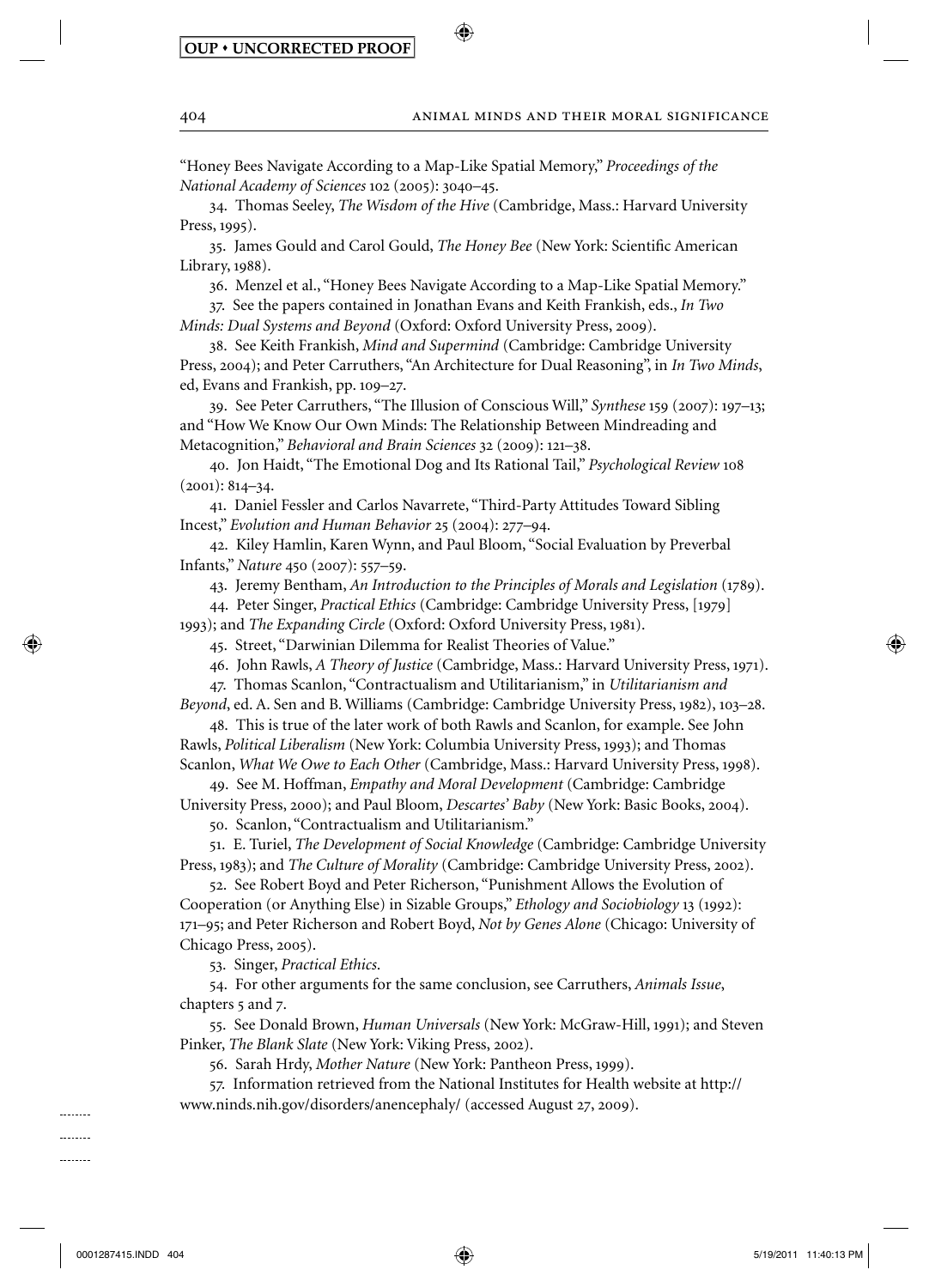58. For a brief account of the case, see the entry in Wikipedia, available at http:// en.wikipedia.org/wiki/Baby\_K (accessed August 27, 2009).

59. Frans de Waal, *Good Natured* (Cambridge, Mass.: Harvard University Press, 1996).

♠

60. See Richerson and Boyd, *Not by Genes Alone*; Richard Joyce, *The Evolution of Morality* (Cambridge, Mass.: MIT Press, 2006); Chandra Sripada and Stephen Stich, "A Framework for the Psychology of Norms," in *The Innate Mind*, vol. 2, ed. P. Carruthers, S. Laurence, and S. Stich (Oxford: Oxford University Press, 2006), 280-301; Chandra Sripada , "Adaptationism, Culture, and the Malleability of Human Nature," in *The Innate Mind*, vol. 3, ed. P. Carruthers, S. Laurence, and S. Stich (Oxford: Oxford University Press, 2007), 311–29 ; and John Mikhail , *Elements of Moral Cognition* (Cambridge: Cambridge University Press, 2009).

61. Tom Regan, *The Case for Animal Rights* (London: Routledge, 1984).

62. Regan, *Case for Animal Rights* .

63. Brown, *Human Universals* .

 64. Gerd Gigerenzer , Peter Todd , and the ABC Research Group, *Simple Heuristics that Make Us Smart* (Oxford: Oxford University Press, 1999).

65. Anton Damasio, *Descartes' Error* (London: Papermac, 1994).

 66. See the documents, "Domestic Violence and Animal Abuse" and "Animal Cruelty Prosecution," linked under "Resources" from the ASPCA's Fighting Animal Cruelty page, available at http://www.aspcapro.org/fighting-animal-cruelty/ (accessed on August 27, 2009).

 67. See the report, "Animal Abuse amongst Young People Aged 13–17: Trends, Trajectories and Links with Other Offending," linked from the RSPCA's Science Group page, http://www.rspca.org.uk/servlet/Satellite?pagename=RSPCA/ RSPCARedirect&pg=sciencegroup (accessed on August 27, 2009).

68. Singer, *Expanding Circle* .

69. David Buss, "Sex Differences in Human Mate Preferences: Evolutionary Hypotheses Tested in 37 Cultures," *Behavioral and Brain Sciences* 12 (1989): 1–49.

70. Hamlin, Wynn, and Bloom, "Social Evaluation by Preverbal Infants."

71. See Jon Haidt, Paul Rozin, C. McCauley, and S. Imada, "Body, Psyche, and Culture: The Relationship of Disgust to Morality," *Psychology and Developing Societies* 9 (1997): 107–31 ; and Haidt, "Emotional Dog and its Rational Tail."

 72. Nick Haslam , "Dehumanization: An Integrative Review," *Personality and Social Psychology Review* 10 (2006): 252–64.

#### **SUGGESTED READING**

Carruthers, Peter . *The Animals Issue: Moral Theory in Practice* . Cambridge: Cambridge University Press, 1992. See especially chapters 1–7.

 ——— . *The Architecture of the Mind: Massive Modularity and the Flexibility of Thought* . Oxford: Oxford University Press, 2006. See especially chapters 2 and 3 .

Cheney, Dorothy , and Seyfarth, Robert . *Baboon Metaphysics: The Evolution of a Social* 

*Mind* . Chicago: University of Chicago Press, 2007.

Frankish, Keith . *Consciousness* . Milton Keynes: The Open University, 2005.

Lockwood, Randall . "Animal Cruelty Prosecution," (2006), accessible at the ASPCA website at http://www.aspcapro.org/fighting-animal-cruelty/.

⊕